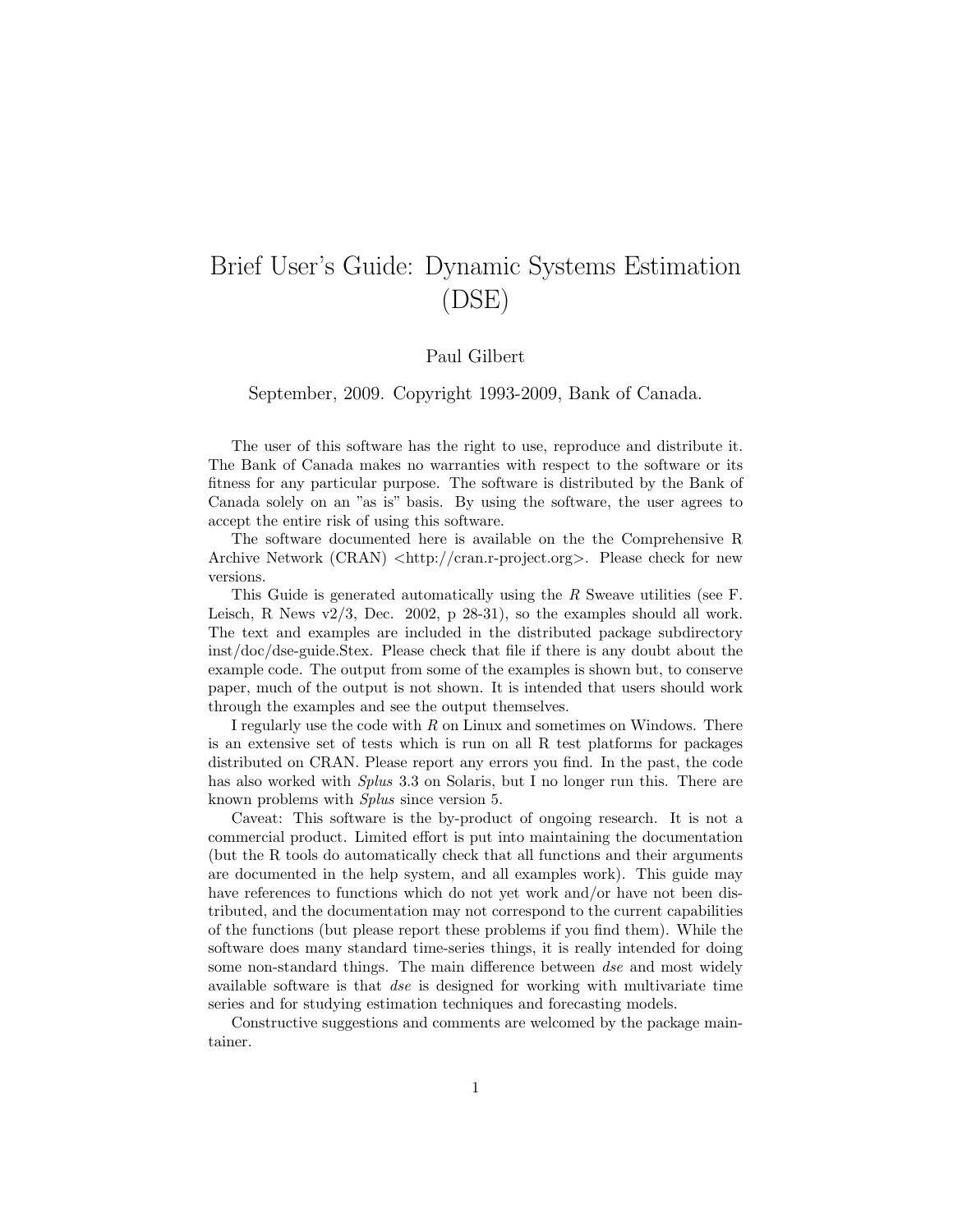- 1 Introduction to dse
- 2 Getting Started
- 3 General Outline of dse Objects and Methods
- 4 Defining a TSdata Structure
- 5 ARMA and State-Space TSmodels
- 6 VAR and VARX TSmodels
- 7 Model Estimation
- 8 Forecasting, Etc
- 9 Evaluation of Forecasting Models
- 10 Adding New TSmodel Classes
- 11 Adding New TSdata Classes
- 12 Mini-Reference

# Related Packages (not in this guide)

setRNG, tframe, EvalEst, CDNmoney, tsfa, TSdbi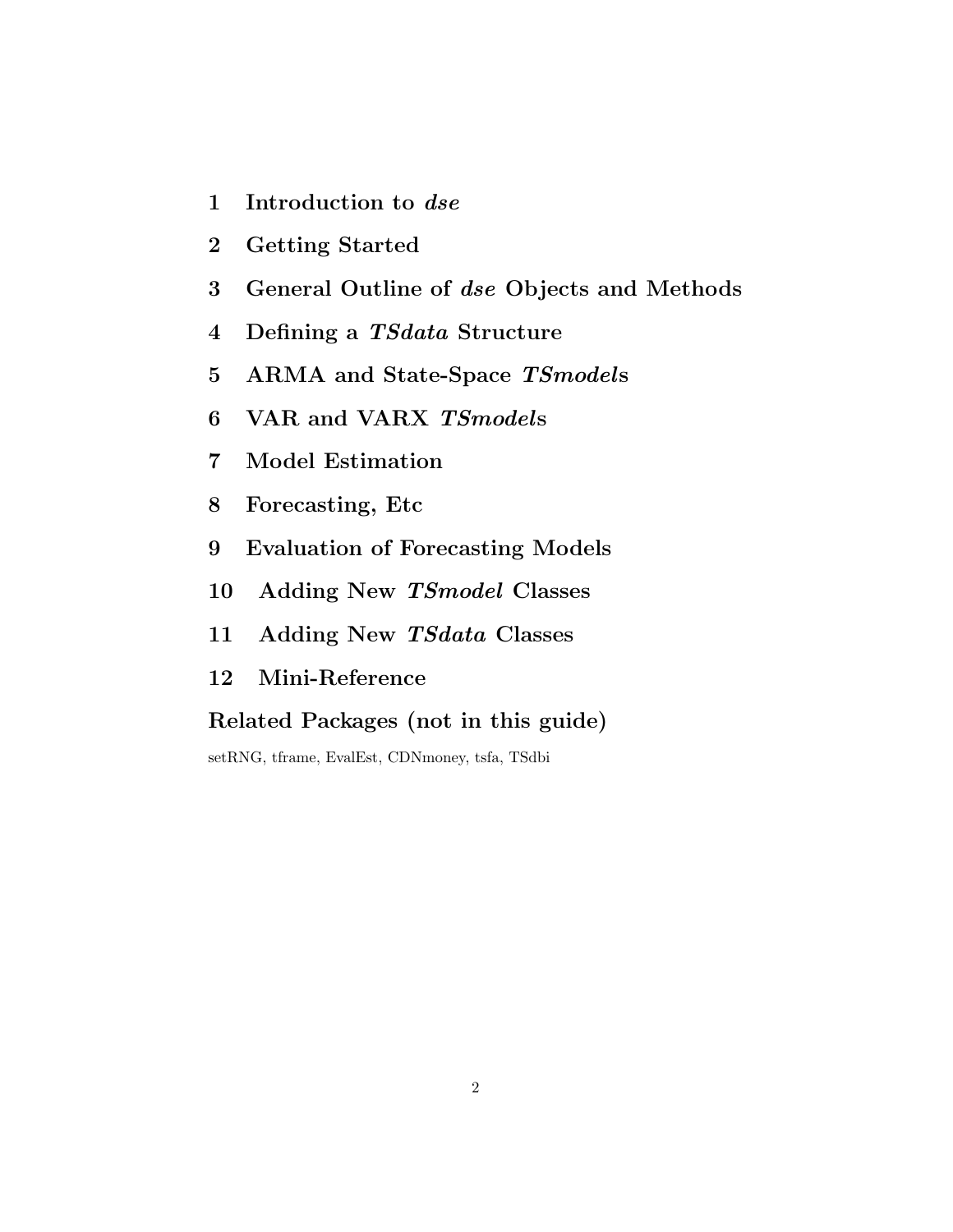## 1 Introduction to dse

dse was originally designed with linear, time-invariant auto-regressive movingaverage (ARMA) models and state-space (SS) models in mind. These remain the most well developed models and provide the basis for the examples in this guide.

In order to provide examples, implemented estimation techniques and methods for converting among various representations of time series models are used in this guide. (However, it is possible to use dse structure and add other estimation techniques.) Many functions for the usual diagnostics which are preformed with time series data and models are included in the package. Additional information on specific functions is available through the help facility. For details of some of the underlying theory of ARMA and SS model equivalence and examples of some of the capabilities of the *dse* packages see Gilbert  $(1993)$ <sup>1</sup>. For examples where dse is used to evaluate estimation methods see Gilbert (1995)<sup>2</sup>. Examples of the use of several functions are illustrated in the files in the demo subdirectories. (In R see  $demo(package="dse")$ )

# 2 Getting Started

These packages works with recent versions of the R language (Ihaka and Gentleman, 1996)<sup>3</sup> available at  $\langle \text{http://cran.r-project.org>}.$  Italics will be used to indicate functions and objects, and () is frequently added to function names to help distinguish them as such. Anything entered after a  $\#$  is a comment in R. Most examples in this guide show only the user input, not the computer output.

If dse is not installed on your system, please use the usual R package installation procedures. Once  $R$  is started the *dse* packages must be made available.

#### > library("dse")

The code from the vignette that generates this guide can be loaded into an editor with  $edit(vignette("Guide", package="dse"))$ . This uses the default editor, which can be changed using *options*.

Several data sets are included with dse and will be used in examples in this guide. The names of the data sets can be listed with

### > data(package="dse")

They are made available by

<sup>1</sup>P.D. Gilbert, 1993. "State Space and ARMA Models: An Overview of the Equivalence", Bank of Canada working paper 93–4. Available at http://www.bankofcanada.ca/1993/03/publications/research/working-paper-199/

<sup>2</sup>P.D. Gilbert, 1995. "Combining VAR Estimation and State Space Model Reduction for Simple Good Predictions", J. of Forecasting: Special Issue on VAR Modelling, 14, 229–250.

<sup>3</sup>R. Ihaka and R. Gentleman, 1996. "R: A Language for Data Analysis and Graphics", Journal of Computational and Graphical Statistics, 5(3), 299–314.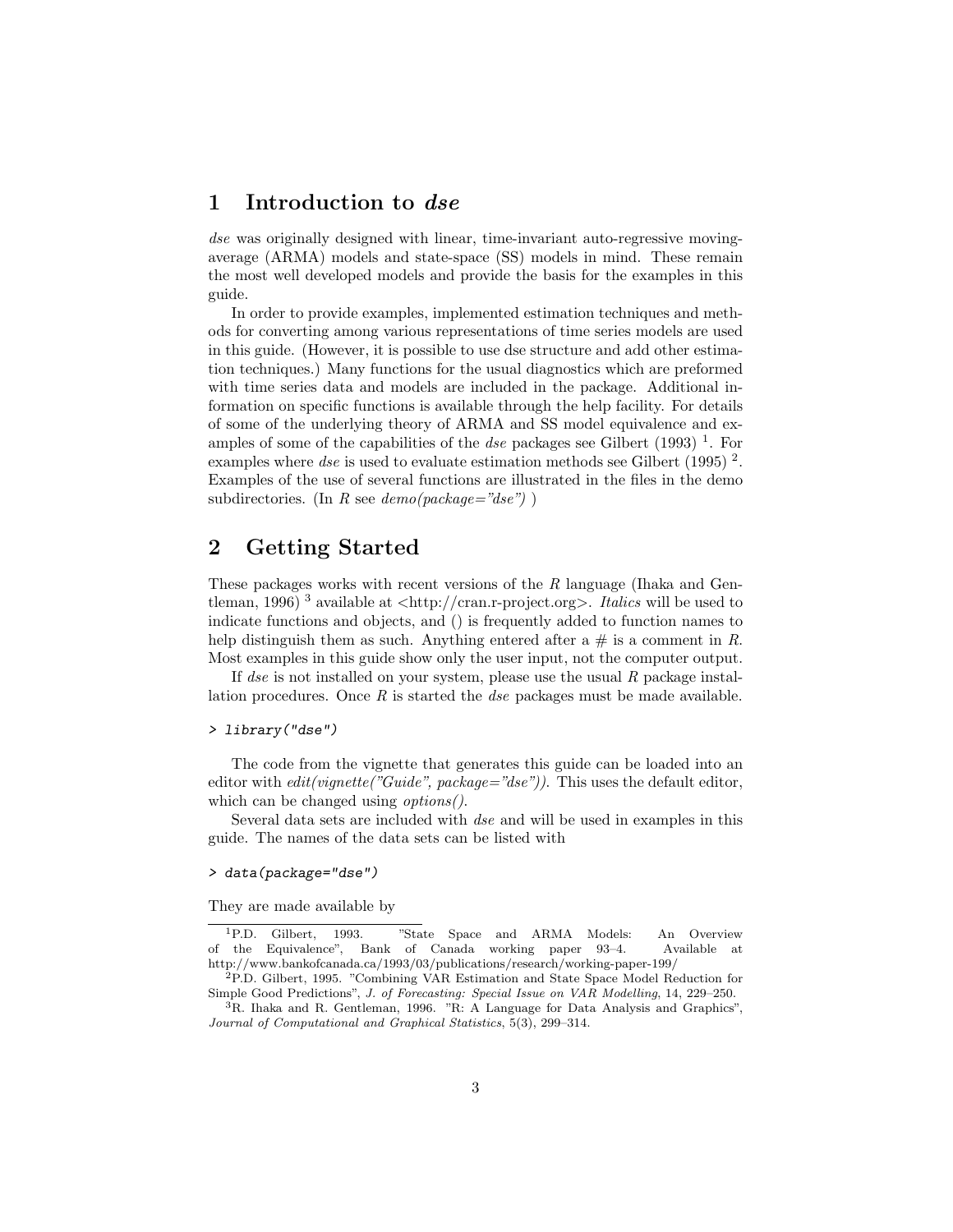- > data(eg1.DSE.data, package="dse")
- > data(egJofF.1dec93.data, package="dse")

The dse package requires tframe. It and other required packages will be loaded automatically. Some functions (in particular, *tfplot*) are part of the tframe package.

Descriptions of functions and objects are available in the R help system once the packages are installed.

## 3 General Outline of dse Objects and Methods

dse implements three main classes of objects: TSdata, TSmodel, and TSestModel. These are respectively, representations of data, models, and models with data and estimation information.

TSdata is an object which contains a (multivariate) time series object called output and optionally another called input. Methods for defining the general version of this class of object are described in the next section and more details are provided in the help for TSdata. Input and output correspond to what are often labelled  $x$  and  $y$  in econometrics and time series discussions of ARMA models. These are sometimes called exogenous and endogenous variables, though those terms are often not correct for these models. Statistically, output is the variable which is modelled and input is the conditioning data. From a practical and computational point of view, the model forecasts output data and input data must always be supplied. In particular, to forecasts multiple periods into the future requires supplying input data for the future so that the model can calculate outputs. The terms input and output are commonly used in the engineering literature, and often correspond to a control variable and the output from a physical system. However, the causal interpretation in this context is not always appropriate for other uses of time series models. In addition, even when a causal direction is known or assumed, it is not always desirable to define the exogenous variable as an input. If the model is to give forecasts into the future then it may be better to define exogenous variables as outputs and let the model forecast them, unless better forecasts of the exogenous variables are available from other sources. One context in which an input variable is important is to examine policy scenarios. In this context the policy variable is defined as the input and forecasts are produced conditioned on different assumptions about the policy.

TSmodel objects are models which are arranged to use TSdata. These objects always have another specific class indicating the type of model. The ARMA and SS constructor methods for ARMA TSmodels and state-space TSmodels are described in a section below. Other specific classes of *TSmodels* can be defined and many of the methods in dse will work with these new models, as long as they use TSdata and have a few important methods implemented. More details on defining other classes of models are given in another section of this guide. Details on the representation of models are provided in the help for TSmodel and the help for specific model constructors.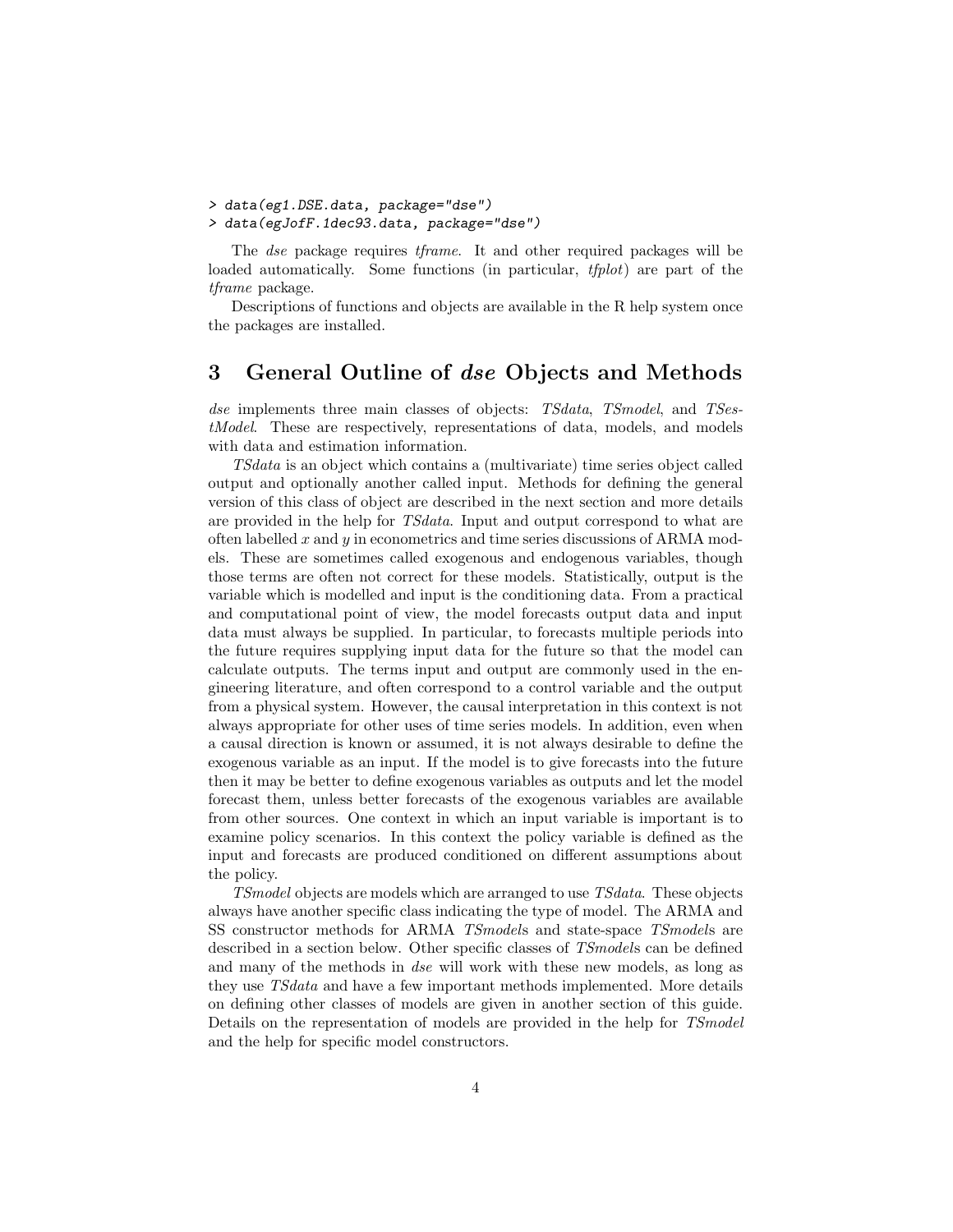TSestModel objects are objects which contain TSdata, a TSmodel, and some statistical information generated by  $l(model, data)$ . The  $l()$  method originally meant likelihood, but the method returns the one-step-ahead predictions and other information based on those predictions. Methods for studying one-stepahead model forecasts extract the predictions from these objects. Other methods treat TSestModel objects as a simple way to group together a model and data. For example, methods for studying multi-step forecasts need to generate the forecasts, so they do not use the predictions in the TSestModel object. More detail about *TSestModel* objects is available in the help system.

The default method for TSdata() constructs a TSdata object, as will be described in the next section. The generic methods  $TSmodel()$  and  $TSdata()$ can also be used to extract the TSmodel or TSdata object from another object (such as a TSestModel).

The functions in dse can be used by starting with data and estimating a model, or by starting with a model and producing simulated data. The next section on TSdata starts with data, but it would be equally possible to start with models as described in the sections on ARMA and State-Space TSmodels.

# 4 Defining a TSdata Structure

This section describes how to construct a *TSdata* structure if you have other data you would like to use. Some installations may have an online database and it may be possible to connect directly to this data. See the TSdbi package regarding some possibilities for doing this.

For many people the situation will be that the data is in some ASCII file. This can be loaded into session variables with a number of standard R functions, the most useful of which are probably  $scan()$  and  $read_table()$ . Following is an example which reads data from an ASCII file called "eg1.dat" and puts it in the variable called *eg1.DSE.data* (which is also one of the available data sets). The file is in the dse package directory otherdata. The file has five columns of numbers and 364 rows. The first column just enumerates the rows and is discarded.

```
> fileName <- system.file("otherdata", "eg1.dat", package="dse")
> eg1.DSE.data <- t(matrix(scan(fileName),5, 364))[, 2:5]
```
This matrix can be used to form a TSdata object by

> eg1.DSE.data <- TSdata(input= eg1.DSE.data[,1,drop = F],  $output = eg1.DSE.data[, 2:4, drop = F])$ 

The matrix and the resulting TSdata object do not have a good time scale associated with points. A better time scale can be added by

> eg1.DSE.data <-tframed(eg1.DSE.data,  $list(start=c(1961,3), frequency=12)$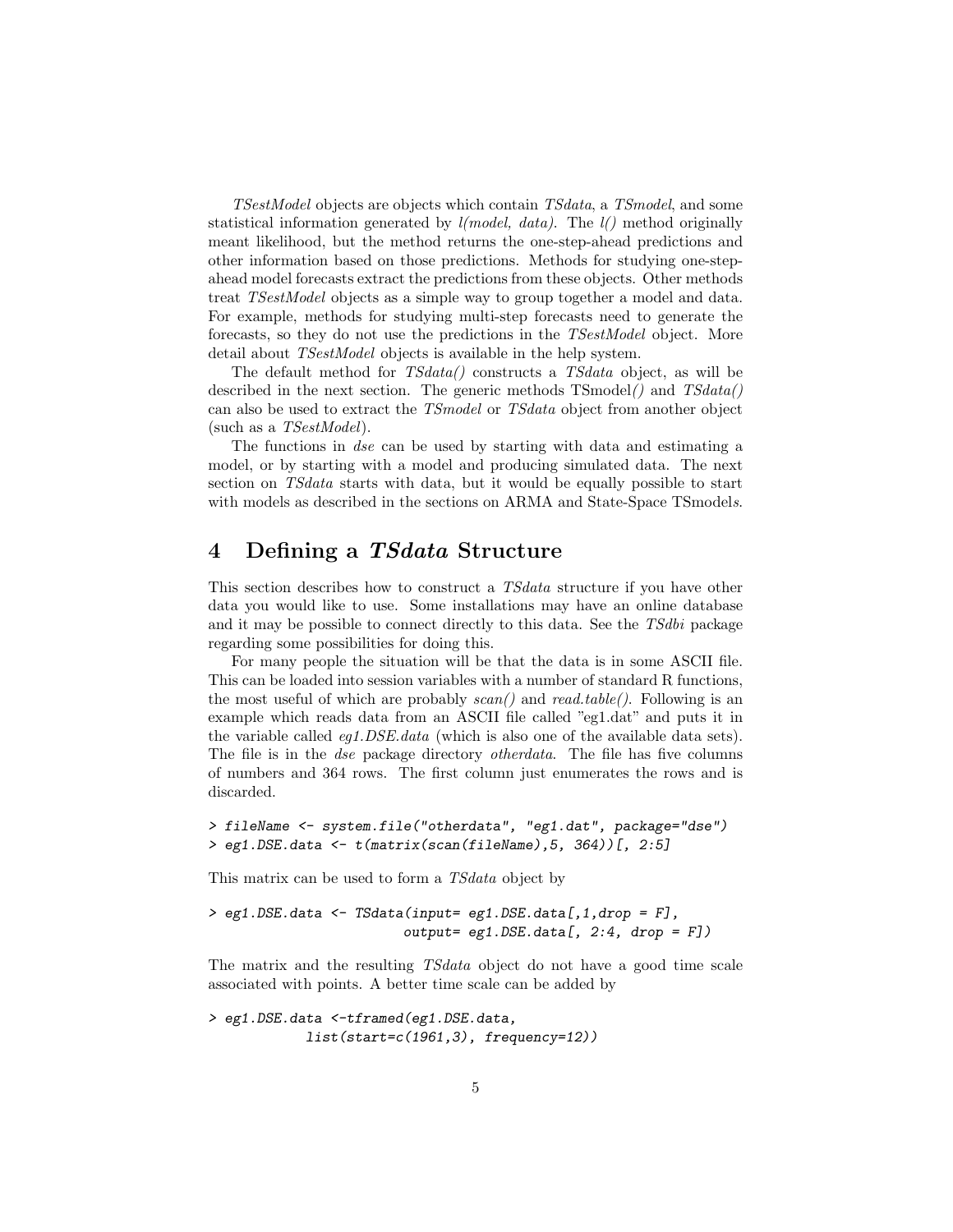There are several different possibilities for representing time in R objects. The most common is the ts object, which is applied in the above default tframed method to both input and output. Either tframed or ts can also be used directly on the matrix before the TSdata object is formed. The methods from the tframe package are used extensively in the dse package because they extend to other time representations in addition to ts, and provide a mechanism for extending methods to other objects like TSdata and TSmodels.

Names can be given to the series with

```
> seriesNamesInput(eg1.DSE.data) <- "R90"
> seriesNamesOutput(eg1.DSE.data) <- c("M1","GDPl2", "CPI")
```
Setting the series names is not necessary but many functions can use the names if they are available. (This overlaps somewhat with dimnames, but is the preferred method in dse as it extends to data which is not a matrix.) The TSdata object with elements input and output is the structure which the functions in dse expect. More details on this structure are available in the help for TSdata. The input and output elements can be defined in a number of different ways and new representations can be fairly easily added.

Once data is available a model can be estimated:

```
> model1 <- estVARXls(eg1.DSE.data)
> model2 <- estSSMittnik(eg1.DSE.data, n=4)
> # or model2 <- estSSMittnik(eg1.DSE.data) prompts for state dimension
```
(Note: these models are not the same as those reported in Gilbert,1993. In that paper a variant of estVARXar was used.) The scales of the different series in eg1.DSE.data are very different, with the result that the covariance matrix of the residuals from the estimation is nearly singular. This is detected during the calculation of residual statistics. Statistics are then calculated using only the non-degenerate subspace and a warning message is printed. A better model might be obtained if the data were scaled differently.

Information about the estimated models can be displayed, for example:

```
> summary(model1)
> summary(model2)
> model1
> model2
> stability(model1)
> stability(model2)
> informationTests(model1, model2)
```
Typing the name of an object in R results in the object being printed. The function *tfplot* produces separate graphs for each series.

> tfplot(model1)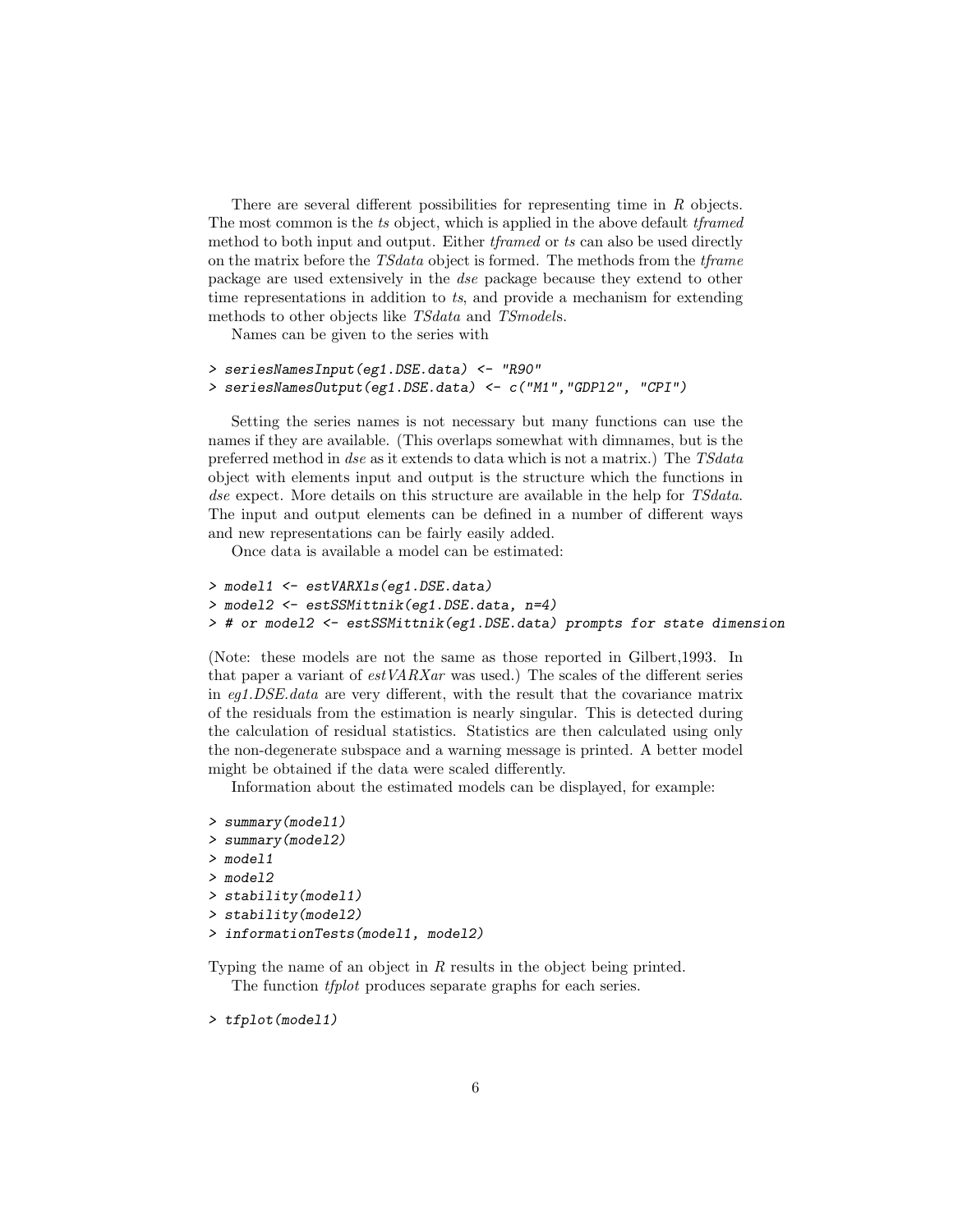

Note that initial conditions have been set to zero, but the effect of this dies out quickly. (Also note that the graph size and text labels may be different depending on your par settings for graphical parameters – it is difficult to get this good for the automatically produced vignette, but generally it is possible to produce very good quality graphs in R.)

Other examples that display plots:

- > tfplot(model2)
- > tfplot(eg1.DSE.data)
- > checkResiduals(model1)
- > checkResiduals(model2)

# 5 ARMA and State Space TSmodels

Specifying ARMA and SS models is described below, but first their definition is outlined. The linear time-invariant ARMA representation is

$$
A(L)y_t = B(L)e_t + C(L)u_t
$$
\n<sup>(1)</sup>

where  $y_t$  is a p dimensional vector of observed output variables,  $u_t$  is an m dimensional vector of input variables,  $e_t$  is a p dimensional unobserved disturbance vector process and  $A$ ,  $B$  and  $C$  are matrices of the appropriate dimension in the lag (back shift) operator L. VAR models can be thought of as a special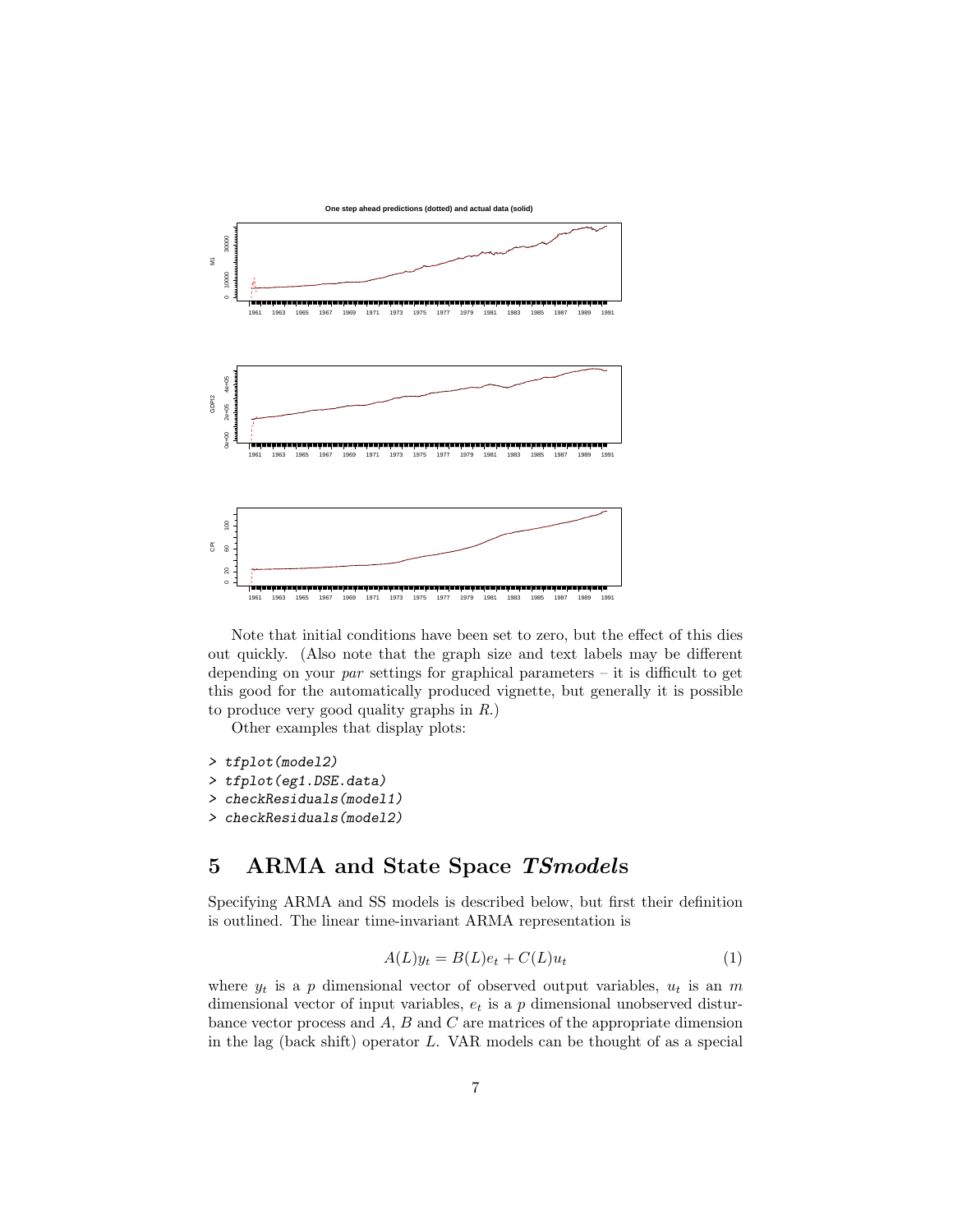case of ARMA models with  $B(L) = I$ . ARIMA models are also a special case of ARMA models.

A linear time-invariant state space representation in innovations form is given by

$$
z_t = Fz_{t-1} + Gu_t + Ke_{t-1}
$$
  

$$
y_t = Hz_t + e_t
$$

where  $z_t$  is the unobserved underlying n dimensional state vector, F is the state transition matrix,  $G$ , the input matrix,  $H$ , the output matrix, and  $K$ , the Kalman gain. The first equation is commonly referred to as the state transition equation and the second as the measurement equation.

dse also has some limited capabilities to work with the more general noninnovations form

$$
z_t = Fz_{t-1} + Gu_t + Qn_t
$$
  

$$
y_t = Hz_t + Re_t
$$

where  $n_t$  is the system noise,  $Q$ , the system noise matrix, and R the output (measurement) noise matrix.

Note that the time convention implies that the input variable  $u_t$  can influence the state  $z_t$  and then the output variable  $y_t$  in the same time period. This convention is not always used in time-series models. It is important with economic data, especially at annual frequencies, that the input can influence the output in the same period. Another convention that is often used is to have the output in the measurement equation depend on the state in the previous time period. Then, to achieve the same objective, it is necessary to include the input  $u_t$  in the measurement equation as well. A different convention will also result in slightly different algrebra converting between ARMA and state-space models.

Models are specified by setting up the arrays that define the model and grouping them into a TSmodel object. Here is an example ARMA model with two series, a second order AR polynomial, a first order MA polynomial and no exogenous variable:

```
> AR <- array(c(1, .5, .3, 0, .2, .1, 0, .2, .05, 1, .5, .3),
             c(3,2,2)> MA <- array(c(1, .2, 0, .1, 0, 0, 1, .3), c(2,2,2))> arma <- ARMA(A=AR, B=MA, C=NULL)
> rm(AR, MA) # these can be removed from the environment as
> #they are no longer needed
> arma
A(L) =
1+0.5L1+0.3L2 0+0.2L1+0.05L2
```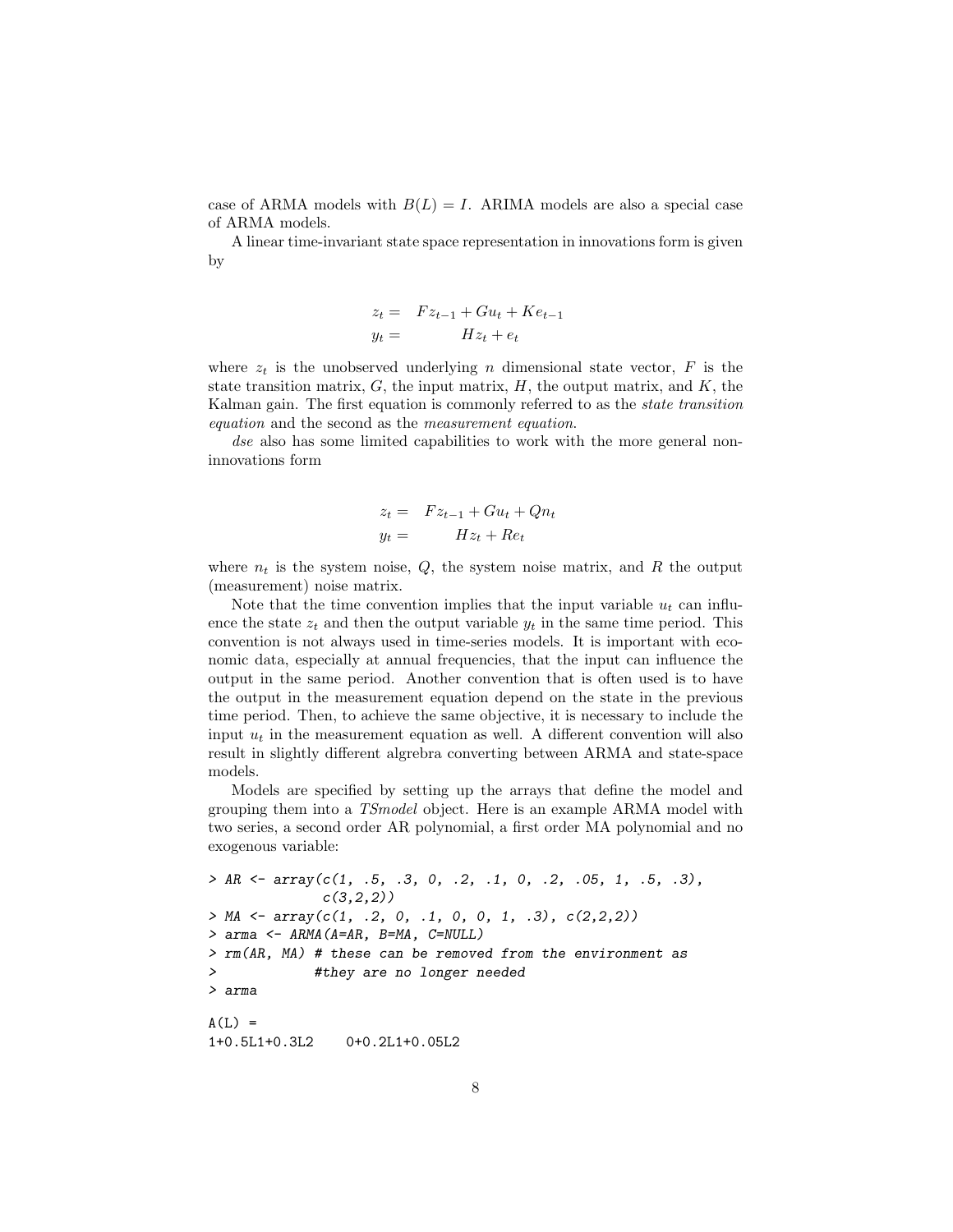```
0+0.2L1+0.1L2 1+0.5L1+0.3L2
B(L) =
1+0.2L1 0
0+0.1L1 1+0.3L1
> stability(arma)
Distinct roots of det(A(L)) and moduli are:
                    [ , 1] [ , 2][1,] -0.9364072-1.3324883i 1.6286140+0i
[2,] -0.9364072+1.3324883i 1.6286140+0i
[3,] -0.6518281-2.0026588i 2.1060679+0i
[4,] -0.6518281+2.0026588i 2.1060679+0i
The system is stable.
[1] TRUE
attr(,"roots")
    Inverse of distinct roots of det(A(L)) moduli
[1,] -0.3530437+0.5023739i 0.6140190+0i
[2,] -0.3530437-0.5023739i 0.6140190+0i
[3,] -0.1469563+0.4515046i 0.4748185+0i
[4,] -0.1469563-0.4515046i 0.4748185+0i
> data.arma.sim <- simulate(arma, start=c(1920,1), freq=1)
> arma <- l(arma, data.arma.sim)
> summary(arma)
neg. log likelihood = 279.3426 sample length = 100
        out1 out2
RMSE 0.970736 0.9921572
ARMA:
inputs :
outputs: out1 out2
    input dimension = 0 output dimension = 2
    order A = 2 order B = 1 order C =11 actual parameters 4 non-zero constants
    trend not estimated.
> tfplot(data.arma.sim)
> tfplot(arma)
```
Note that arrays are filled in the order of their dimensions, which may not be what you expect. The function  $l()$  evaluates the model with the simulated data. Functions generally use default values for some arguments. For example, the length of the simulation and the covariance of the noise can be specified. The above example uses the default values. If start and freq, of some other way to determine the time frame is not provided, then it is not set, with the result that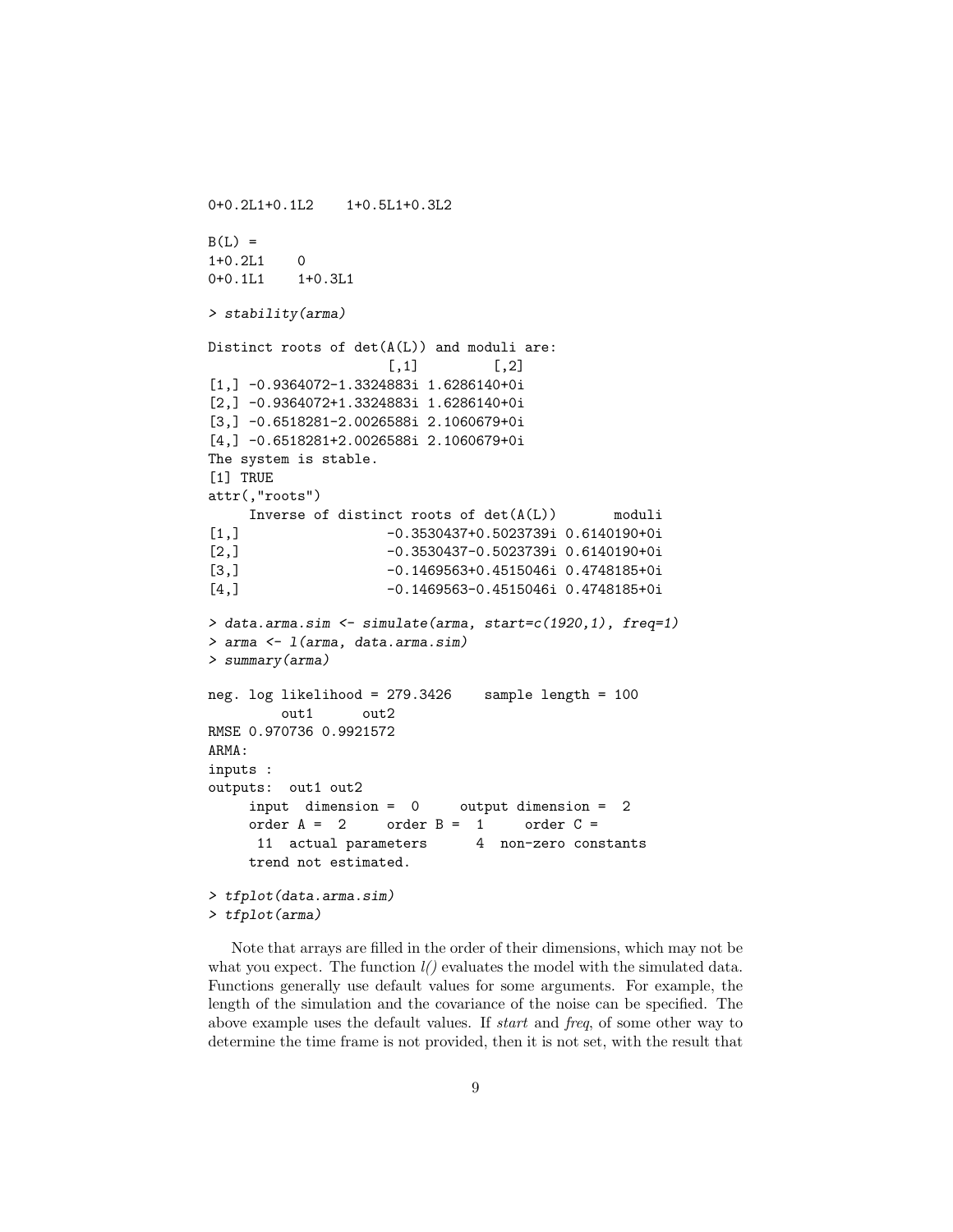plots may be for a matrix rather than a time series, that is, points instead of line graphs. See the help on simulate for more details. In the example above, arma is initially assigned an object of class TSmodel, but it is then re-assigned the value returned by  $l$ , which is an object of class *TSestModel*. Also, many functions work with different classes of objects, and do different things depending on the class of the argument. The function tfplot() works with objects of class TSdata and TSestModel and also with time series matrices.

Here is an example of a state space model:

```
> f <- array(c(.5, .3, .2, .4), c(2,2)) #Note: do not use capital
                                      > #F (=FALSE) as a variable name
> h \leq \text{array}(c(1, 0, 0, 1), c(2,2))> k \leftarrow \text{array}(c(.5, .3, .2, .4), c(2,2))> ss <- SS(F=f, H=h, K=k) #F is argument name not variable name
> print(ss)
> stability(ss)
> data.ss.sim <- simulate(ss, start=c(1920,1), freq=1)
> ss \leq 1(ss, data.ss.sim)
> summary(ss)
> tfplot(ss)
```
Data which has been generated with simulate is a TSdata object and can be used with estimation routines. This provides a convenient way to generate data for estimation algorithms, but remember that estimation will not necessarily get back to the model you start with, since there are equivalent representations (see Gilbert, 1993). However, a good estimate will get close to the likelihood and predictions of the original model.

Here is an example of changing between state space and ARMA representations using the models defined in the previous example:

```
> ss.from.arma <- l(toSS(arma), data.arma.sim)
> arma.from.ss <- l(toARMA(ss), data.ss.sim)
> summary(ss.from.arma)
> summary(arma)
> summary(arma.from.ss)
> summary(ss)
> stability(arma)
> stability(ss.from.arma)
```
The function  $roots()$  is used by  $stability()$  and can be used by itself to return the roots but not evaluate their magnitude <sup>4</sup>. When their arguments are TSmodels the functions  $\text{toSS}(t)$  and  $\text{toARMA}(t)$  return objects of class TSmodel

<sup>4</sup>By default the roots of an ARMA model are calculated by converting the model to state space form, for reasons explained in Gilbert (2000, "A note on the computation of time series model roots", Applied Economics Letters, 7, 423-424). By specifying by.poly=T the method can be changed to use an expansion of the polynomial determinant.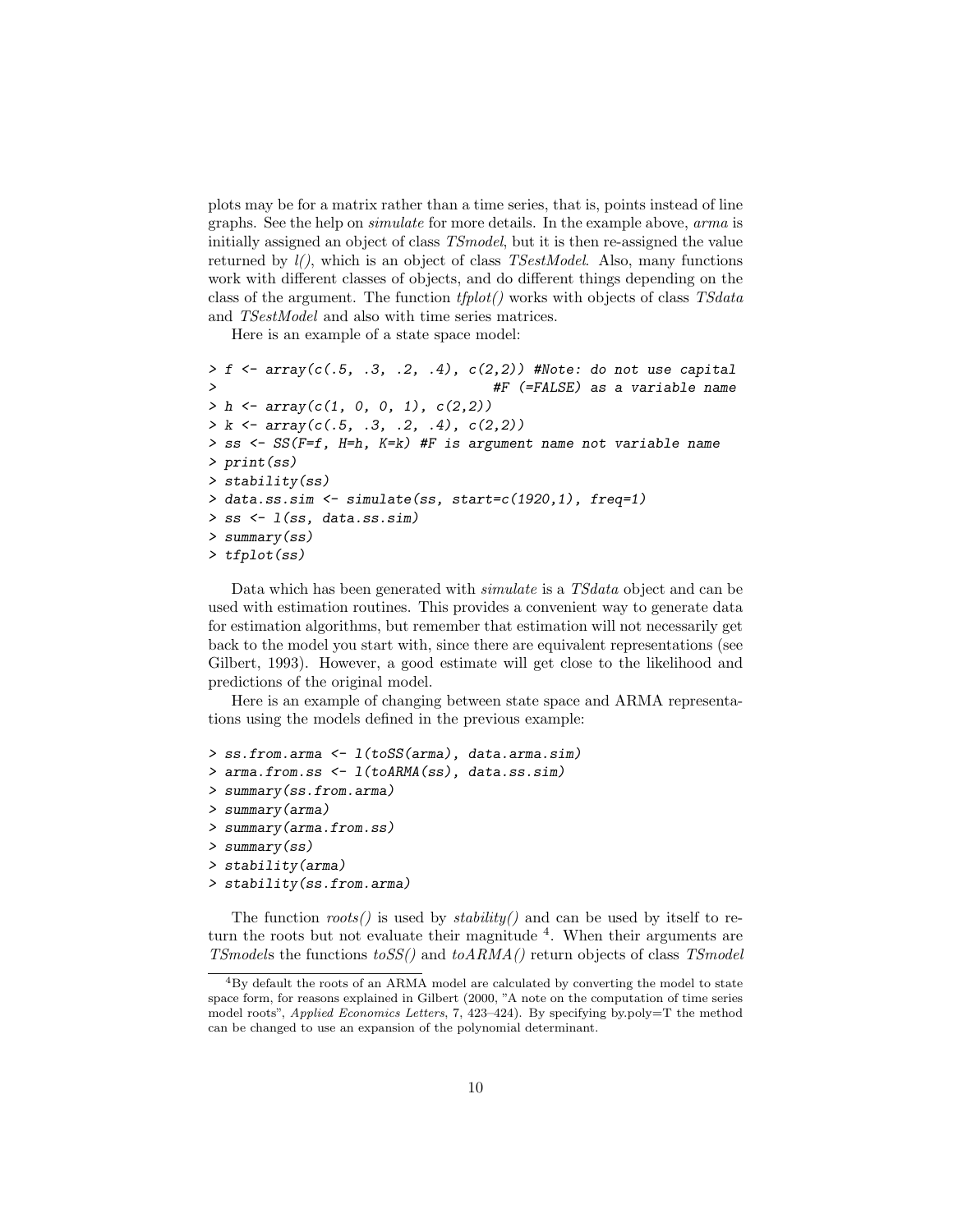which are not assigned to a variable in the above example, but used in the evaluation of  $l$ . The models are returned as part of the *TSestModel* returned by  $l()$ .

For state space models there is often interest in the underlying state series. These can be extracted from an estimated model with the function state.

#### > tfplot(state(ss))

For an innovations form model the state is defined as an expectation given past information, so the Kalman filter estimates the state exactly. For an noninnovations form model the filter and smoother give slightly different estimates. (These are often called one-sided and two-sided filters in the economics literature.) An innovations form model would usually be specified based on some additional information about the structure of the system, typically a physical understanding of the system in engineering, or some theory in economics. In the absence of this, an arbitary technique is to use a Cholesky decomposition to convert an innovations form model to an non-innovations form model.

The filter values are automatically returned by  $l()$  but, because of the additional time and space requirements, the smoother values are not. The smoother is run separately by the function smoother().

```
> ssc <- toSSChol(ss)
> ssc <- smoother(ssc)
> tfplot(state(ssc, filter=TRUE))
> tfplot(state(ssc, smoother=TRUE))
```
These can be compared more easily with

#### > tfplot(state(ssc, smoother=TRUE), state(ssc, filter=TRUE))

The term state estimate is well established, but these should not be confused with model parameter estimates. The error in the model parameter estimates converges to zero as the length of the series increases to infinity (with good estimators and assuming estimation assumptions are satisfied). State estimation errors never converge to zero, and some authors prefer the term state prediction because of this. The state tracking error can also be extracted from an noninnovations form model.

# 6 VAR and VARX TSmodels

Vector auto-regressive models (VAR) and vector auto-regressive models with exogenous inputs (VARX) models are special cases of ARMA models covered in the last section. (If you did not notice, please go back and re-read the previous section.) For the moment, this section is only here because of the number of time I get asked if dse can do VARs. Sometime I might add more special case examples here.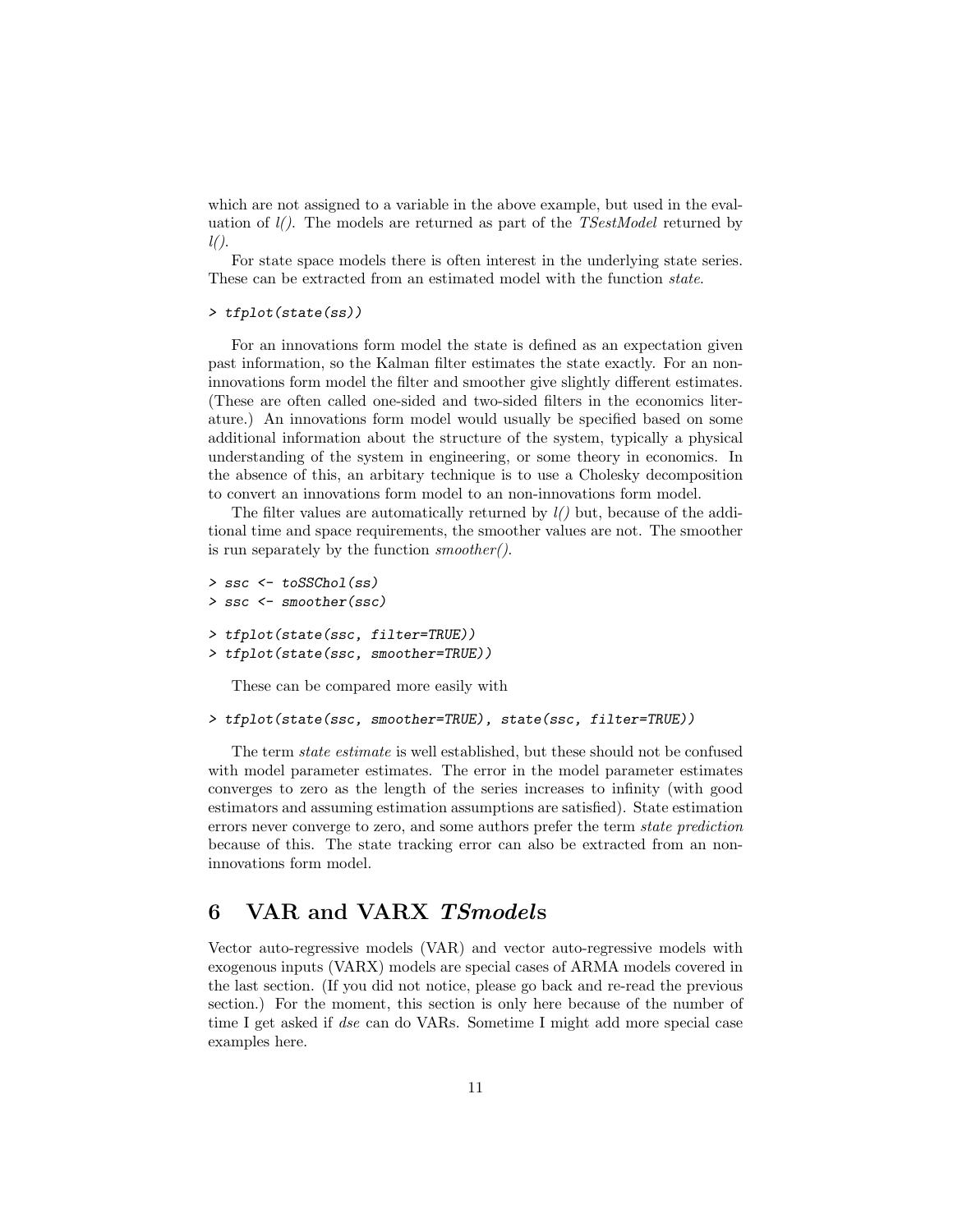# 7 Model Estimation

The example data eg1.DSE.data and egJofF.1dec93.data are available with dse and are used in examples in this section.

To estimate an AR model with the default number of lags:

```
> model.eg1.ls <- estVARXls(trimNA(eg1.DSE.data))
```
In this example trimNA removes NA padding from the ends of the data, since the estimation method cannot handle missing values. This padding may not be present, depending on how the data was retrieved. This data is highly correlated and highly parameterized models result in a degenerate covariance matrix. When this happens a warning is produced in this and other examples.

It is also possible to select a subsample of the data:

```
> subsample.data <- tfwindow(eg1.DSE.data, start=c(1972,1),
     end=c(1992,12), warn=FALSE)
```
This creates a new variable with data starting in January 1972 and ending in December 1992. The R function window also usually works, however the function tfwindow is typically used in dse and this guide because of some programming advantages. The argument warn=FALSE prevents some warning messages from being printed. For example, when the specified start or end date corresponds to the start or end date of the data, then the default  $warm = TRUE$ results in a warning that the sample has not been truncated.

Various functions can be applied to the estimation result

```
> summary(model.eg1.ls)
```

```
> print(model.eg1.ls)
```

```
> tfplot(model.eg1.ls)
```
> checkResiduals(model.eg1.ls)

Other estimation techniques are available

```
> model.eg1.ar <- estVARXar(trimNA(eg1.DSE.data))
> model.eg1.ss <- estSSfromVARX(trimNA(eg1.DSE.data))
> model.eg1.bft <- bft(trimNA(eg1.DSE.data))
> model.eg1.mle <- estMaxLik(estVARXls(trimNA(eg1.DSE.data),
                             max.lag=1)) # see note below
```
tfplot can put multiple similar objects on a plot.

```
> tfplot(model.eg1.ls, model.eg1.ar)
> tfplot(model.eg1.ls, model.eg1.ar, start=c(1990,1))
```
Most of the estimation techniques have several optional parameters which control the estimation. Consult the help for the individual functions.  $estMax$ -Lik extracts data from a TSestModel and uses the model structure and initial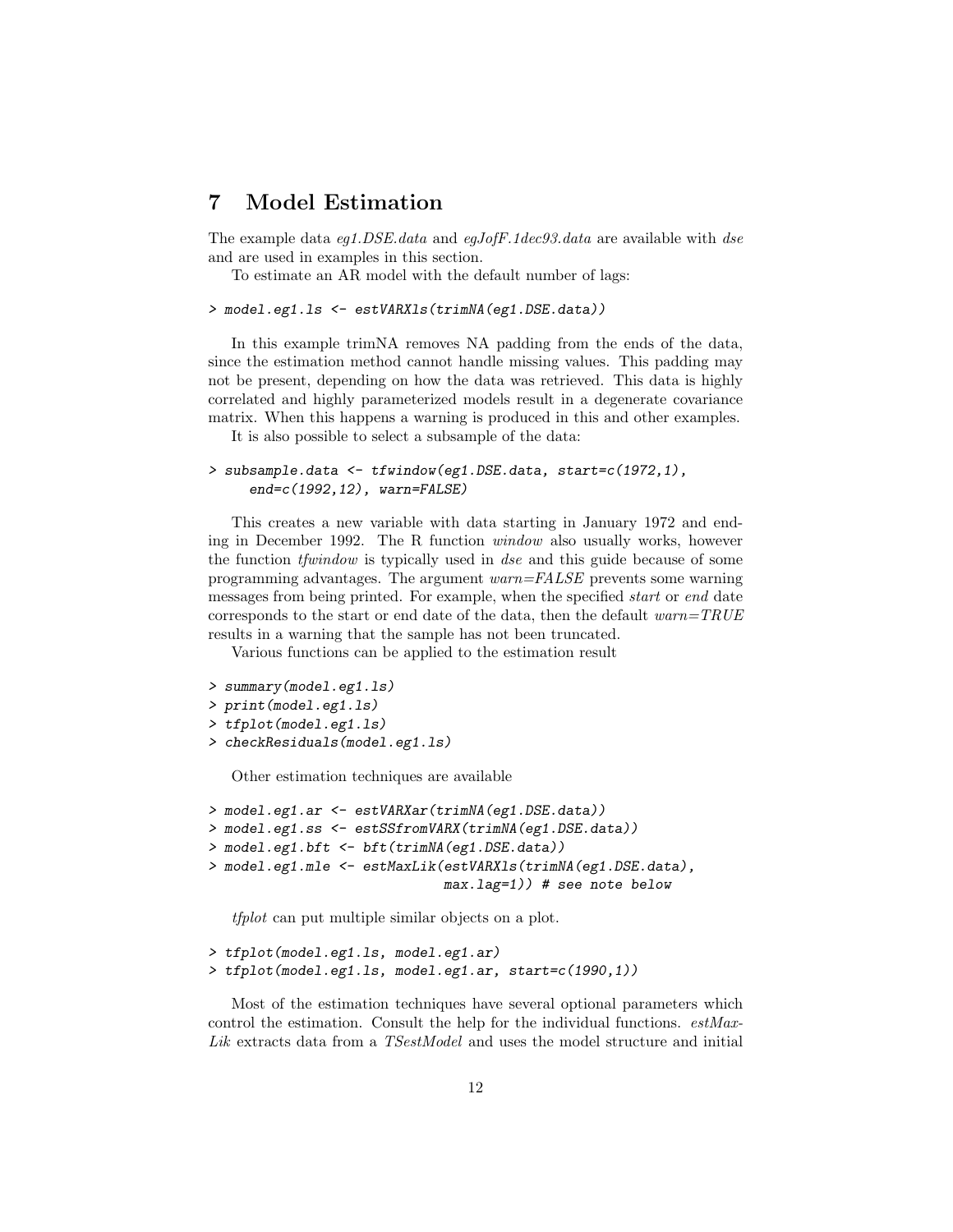parameter values for the estimation. (Note: Maximum likelihood estimation can be very slow and may not converge in the default number of iterations. It also tends to over fit unless used with care, so that out-of-sample performance is not good. I do not generally recommend it, although it does offer possibilities for constraining the structure in specific ways (e.g. fixing some model matrix entries to zero or one). You might consider comparing mle to other estimation techniques using functions discussed in the following sections and in the package EvalEst.) In the above  $estMaxLik$  example a smaller (one lag) model is used. Be prepared for the estimation to take some time when models have a large number of parameters.

An important point to note is that the one-step-ahead predictions and related statistics returned by these estimation techniques are calculated by evaluating  $l(model, data)$  as the final step after the model has been estimated. This can give different results than might be expected using the estimation residuals, particularly with respect to initial condition effects. (For stable models initial condition effects should not be too important. If they are an important factor check the documentation for specific models regarding the specification of initial conditions.)

Also remember when estimating a model that, if you want to predict future values of a variable, it will need to be an output in the TSdata object.

For the next example a four variable subset of the data in egJofF.1dec93.data will be used. This subset is extracted by

```
> eg4.DSE.data<- egJofF.1dec93.data
> outputData(eg4.DSE.data) <- outputData(eg4.DSE.data,
                                           series = c(1, 2, 6, 7)
```
which selects the 1st, 2nd, 6th, and 7th series of the output data. The following uses the currently preferred automatic estimation procedure:

#### > model.eg4.bb <- estBlackBox(trimNA(eg4.DSE.data), max.lag=3)

An optional argument *verbose*= $F$  will make the function print much less detail about the steps of the procedure. The optional argument,  $max.lag=3$ , specifies the maximum lag which should be considered. The default  $max.lag=12$  may take a very long time for models with several variables.  $estBlackBox$  currently uses estBlackBox4, also known as  $bf(..., standardize=T)$  which is called the brute force technique in Gilbert (1995).

The traditional model information criteria tests can be performed to compare models:

#### > informationTests(model.eg1.ar, model.eg1.ss)

An arbitrary number of models can be supplied. The generated table lists several information criteria. For state space models the calculations are done with both the number of parameters (the number of unfixed entries in the model arrays) and the theoretical parameter space dimension. See Gilbert (1993, 1995) for a more extensive discussion of this subject.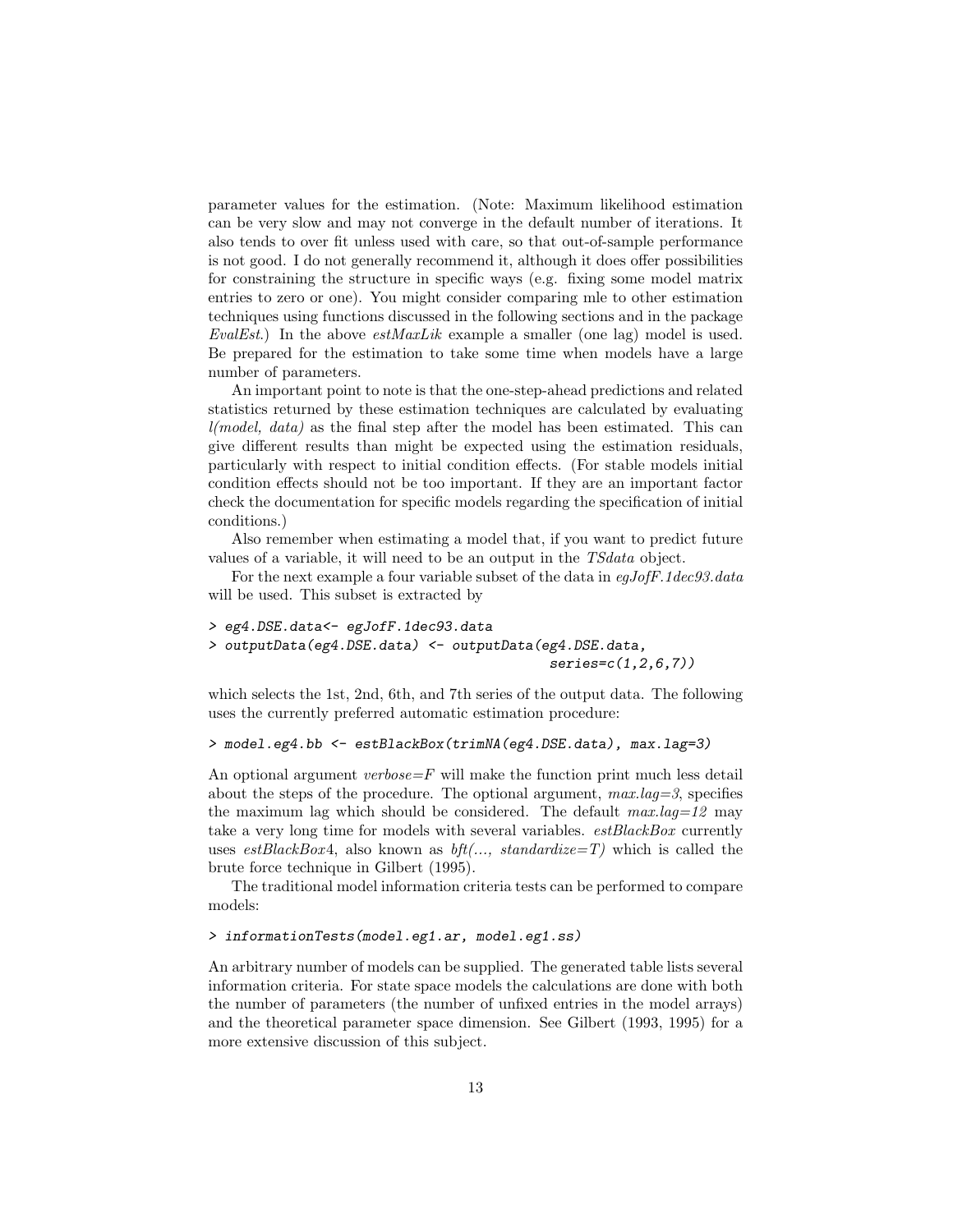Note that converting among representations produces input-output equivalent models, so that predictions, prediction errors, and any statistics calculated from these, will be the same for the models. However, different estimation techniques produce different models with different predictions. So, est- $VARXls(data)$  and  $toSS(estVARXls(data))$  will produce equivalent models and  $estSSMittnik(data)$  and  $toARMA(estSSMittnik(data))$  will produce equivalent models, but the first two will not be equivalent to the second two.

### 8 Forecasting, Etc.

The TSestModel object returned by estimation is a TSmodel with TSdata and some estimation information. To use different data, the new data needs to be in a variable which is a TSdata object. For example, suppose a model is estimated by

> eg4.DSE.model <- estVARXls(eg4.DSE.data)

and suppose new data becomes available. Data might come directly from a database (see the TSdbi package for an example). For the following demonstration purposes new.data is generated with

```
> new.data <- TSdata(
     input=ts(rbind(inputData(eg4.DSE.data), matrix(0.1,10,1)),
         start = start(eg4.DSE.data),
         frequency = frequency(eq4.DSE.data)),
     output = ts(rbind(outputData(eq4.DSE.data), matrix(0.3,5,4)),start = start(eq4.DSE.data),
         frequency = frequency(eg4.DSE.data)))
```
This simply appends ten observations of 0.1 onto the input and five observations of 0.3 onto the outputs. The function ts assigns time series attributes which are taken from  $eq4. DSE.data$ . The model can be evaluated with the new data by

#### > z <- l(TSmodel(eg4.DSE.model), trimNA(new.data))

Recall that  $TSmodel()$  extracts the TSmodel from the TSestModel. trimNA on a TSdata object removes NAs from the ends and truncates both input and output to the same sub-sample.  $l()$  does not easily give forecasts beyond the period where all data is available. (Optional arguments can be used to achieve this, but the function forecast is more convenient.)

Forecasts are conditioned on input so it must be supplied for periods for which forecasts are to be calculated. (That is, input is not forecast by the model.) When more data is available for input than for output, as in *new.data* generated above, then  $forecast()$  will use input data and produce a forecast of output.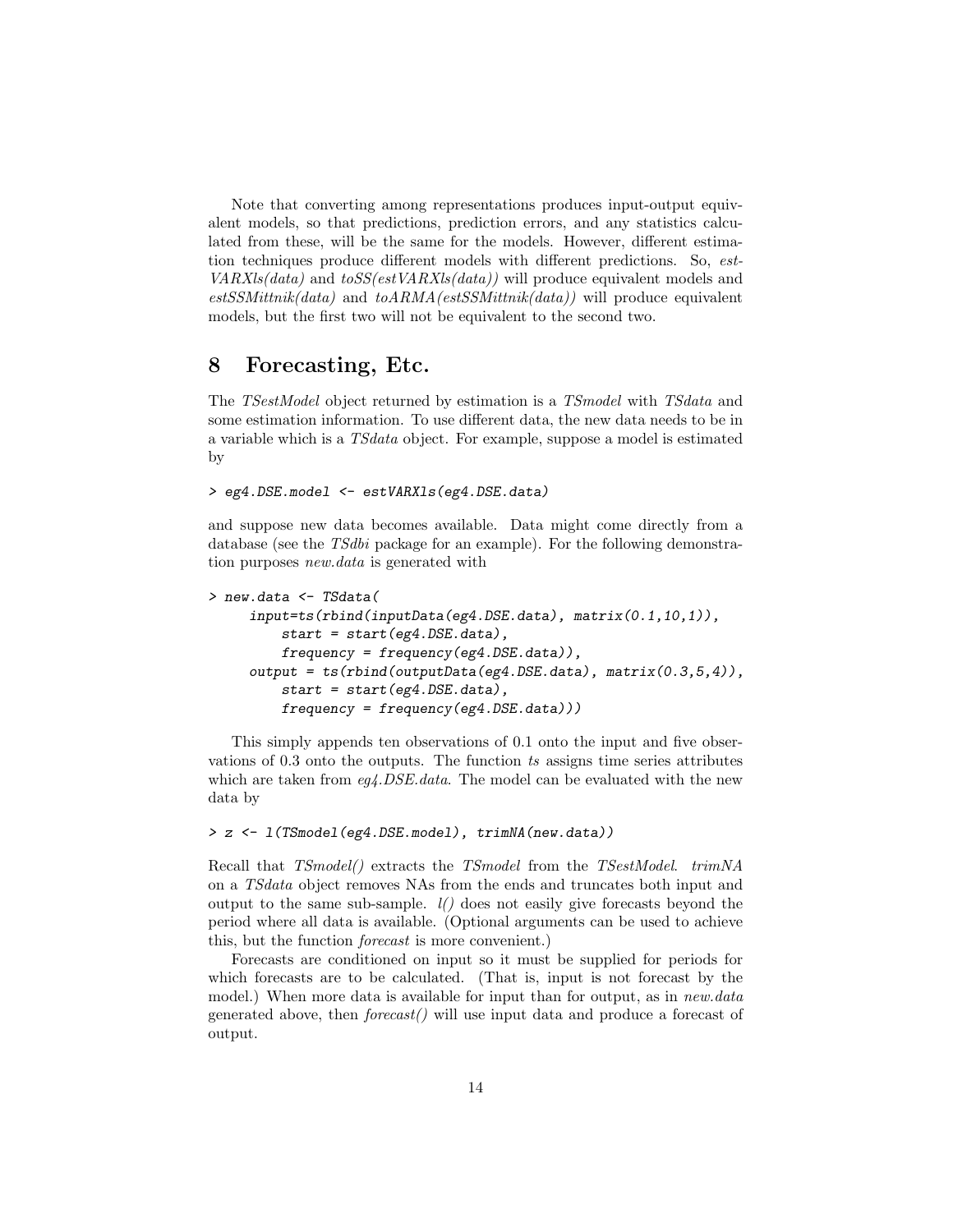## > z <- forecast(TSmodel(eg4.DSE.model), new.data)

The input data can also be specified as a separate argument. For example, the same result will be achieved with

> z <- forecast(TSmodel(eg4.DSE.model), trimNA(new.data), conditioning.inputs = inputData(new.data))

The conditioning.inputs override input in the TSdata supplied in the second argument to the function.

To see plots of the forecasts use

### > tfplot(z, start=c(1990,6))

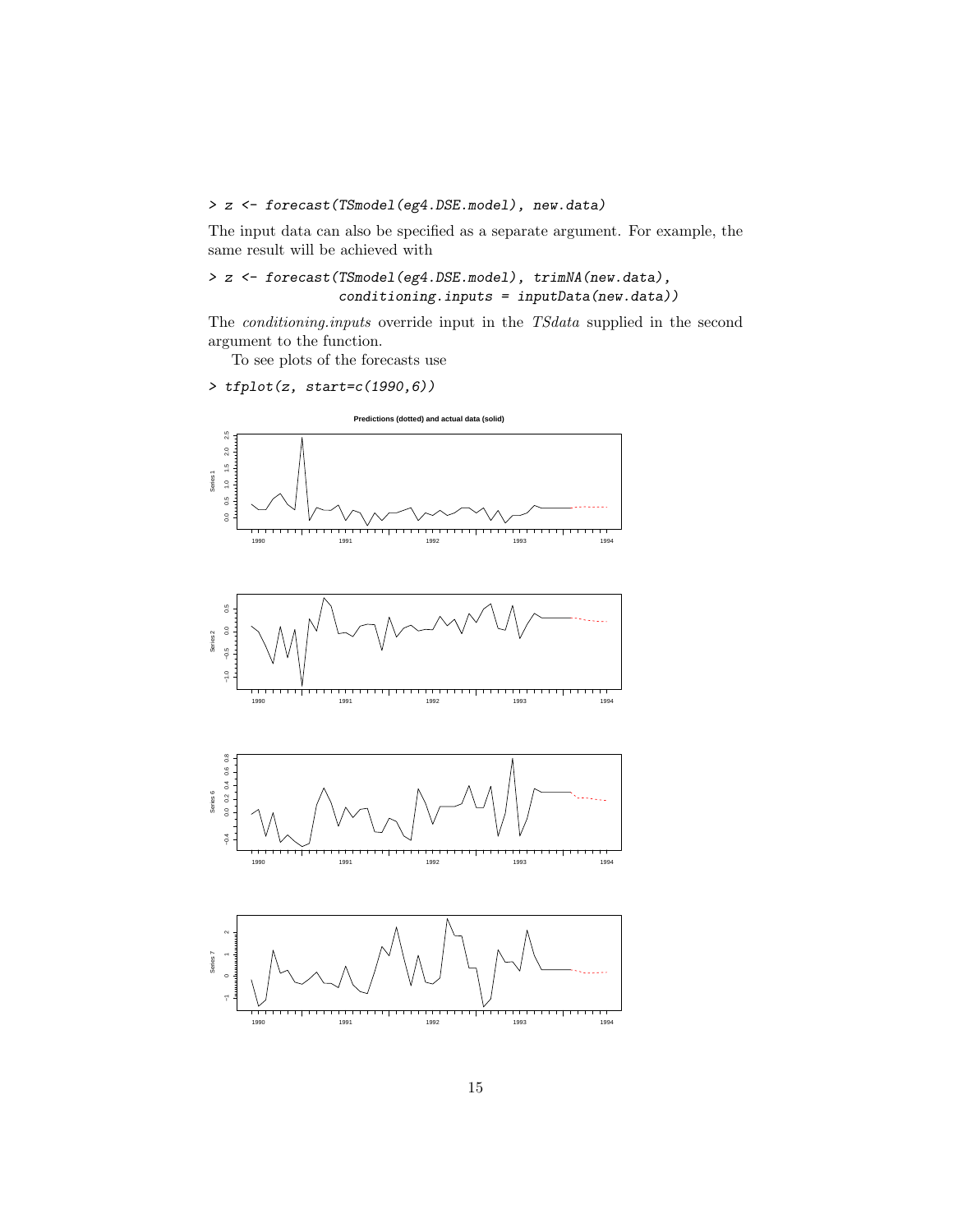Sometimes a forecast for input data comes from another source, perhaps another model. Rather than construct the conditioning.inputs as described above, another way to combine this forecast with the historical input data is to use the argument conditioning.inputs.forecasts:

```
> z <- forecast(eg4.DSE.model,
                conditioning.inputs.forecasts = matrix(0.5,6,1))
```
This would use the input data from eq. *DSE*. model and append 6 periods of 0.5 to it.

Some generic functions which work with the structure returned by forecast:

```
> summary(z)
> print(z)
> tfplot(z)
> tfplot(z, start=c(1990,1))
```
If you actually want the numbers from the forecast they can be extracted with

```
> forecasts(z)[[1]]
```
The  $||1||$  indicates the first forecast (in this example there is only one, but the same structures are used for other purposes discussed below. To see a subset of the data use tfwindow:

```
> tfwindow(forecasts(z)[[1]], start=c(1994,1), warn=FALSE)
```
This prints values starting in the first period of 1994.

The horizon for the forecast is determined by the available input data (*condi*tioning.inputs or conditioning.inputs.forecasts). If neither of these are supplied then the argument horizon, which has a default value of 36, is used to replicate the last period of data to the indicated horizon. For models with no input variables the argument horizon controls the length of the forecast.

# 9 Evaluating Forecasting Models

How well does the model do at forecasting? The first thing to check is that model forecasts actually track the data more or less. The generic function  $tfplot()$ works with results from the following functions. Recall that the function  $l()$ applies a TSmodel to TSdata and returns a TSestModel which includes one-step ahead forecasts. It can be used with any TSmodel and TSdata of corresponding dimension. So

> z <- l(TSmodel(eg4.DSE.model), new.data)

applies the previously estimated model to the new data, and

> tfplot(z)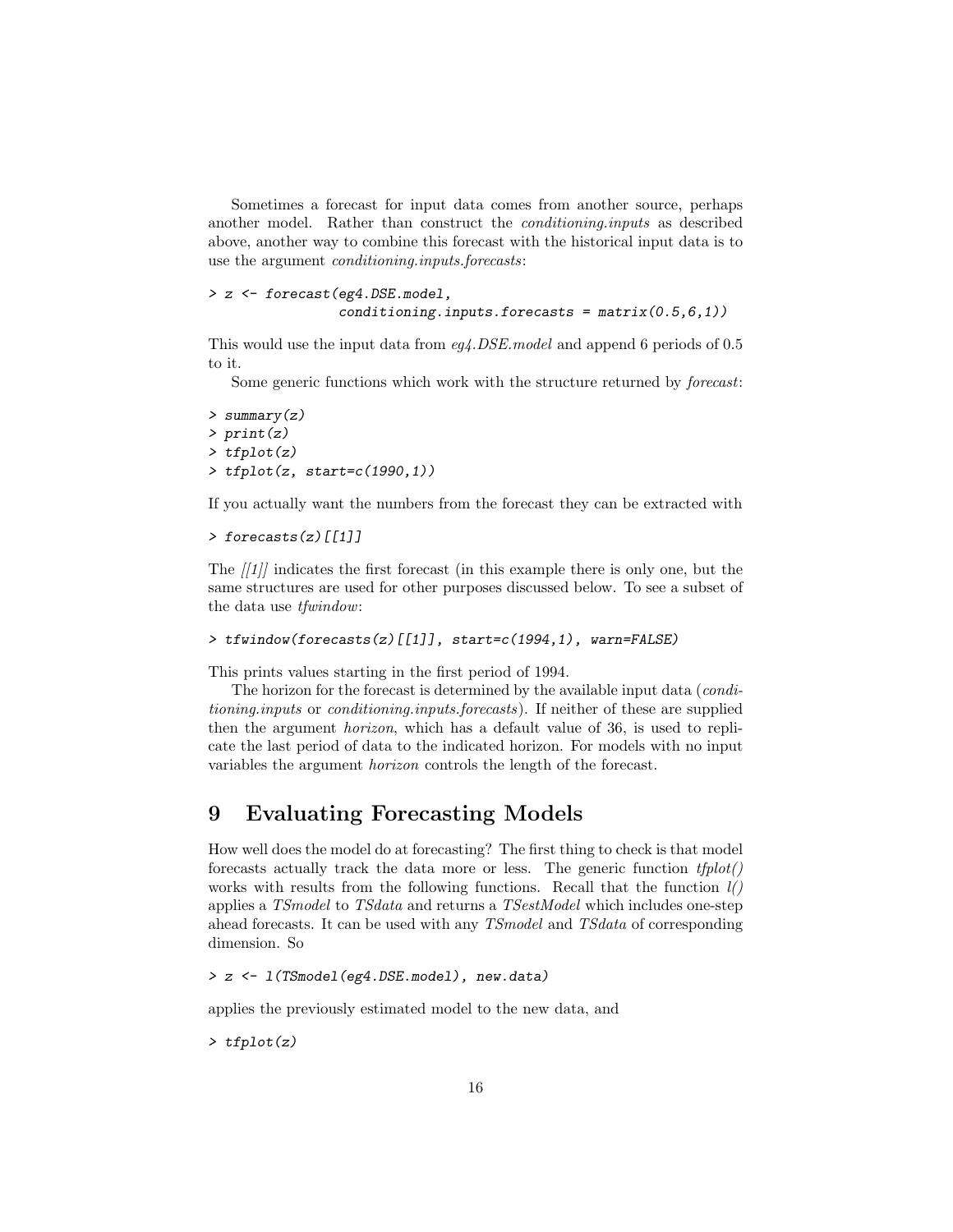would plot the one-step ahead forecasts. The function forecast discussed in the previous section calculates multi-step ahead forecasts from the end of the data. For evaluating forecasting models it is more useful to calculate forecasts within the sample of available data. This is for two reasons. First, the forecast can be compared against the actual outcome. Second, if the model has an input then the forecast is conditioned on it. If data is available then the actual input data can be used. (But beware that this is not a true test of the model's ability to forecast if the whole sample has been used to estimate the model.) There are two methods to calculate multi-step ahead forecasts within the data sample. featherForecasts produces multiple period ahead forecasts beginning at specified periods. The name comes from the fact that the graph sometimes looks like a feather (although it will not if the forecasts are good).

```
> z <- featherForecasts(TSmodel(eg4.DSE.model), new.data)
> tfplot(z)
```
In the example above the forecasts begin by default every tenth period. In the following example the forecasts begin at periods 20, 50, 60, 70 and 80 and forecast for 150 periods.

```
> z <- featherForecasts(TSmodel(eg4.DSE.model), new.data,
   from.periods = c(20, 50, 60, 70, 80), horizon=150)
```
The plot looks like this:

> tfplot(z)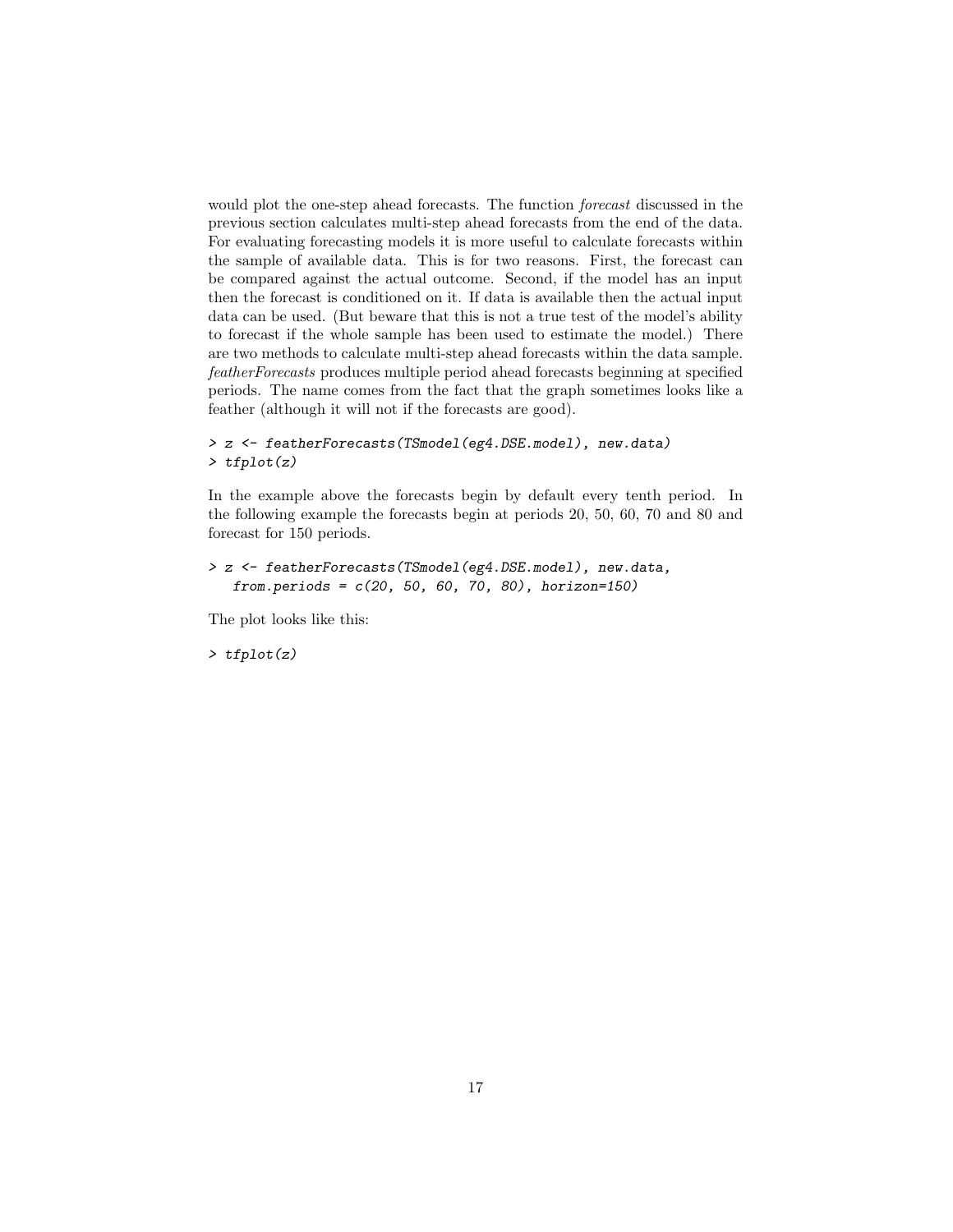

The second method, horizonForecasts, produces forecasts from every period for specified horizons.

> z <- horizonForecasts(TSmodel(eg4.DSE.model), new.data,  $horizons = c(1,3,6))$ 

produces forecasts 1, 3 and 6 steps ahead. The plot looks like this:

> tfplot(z)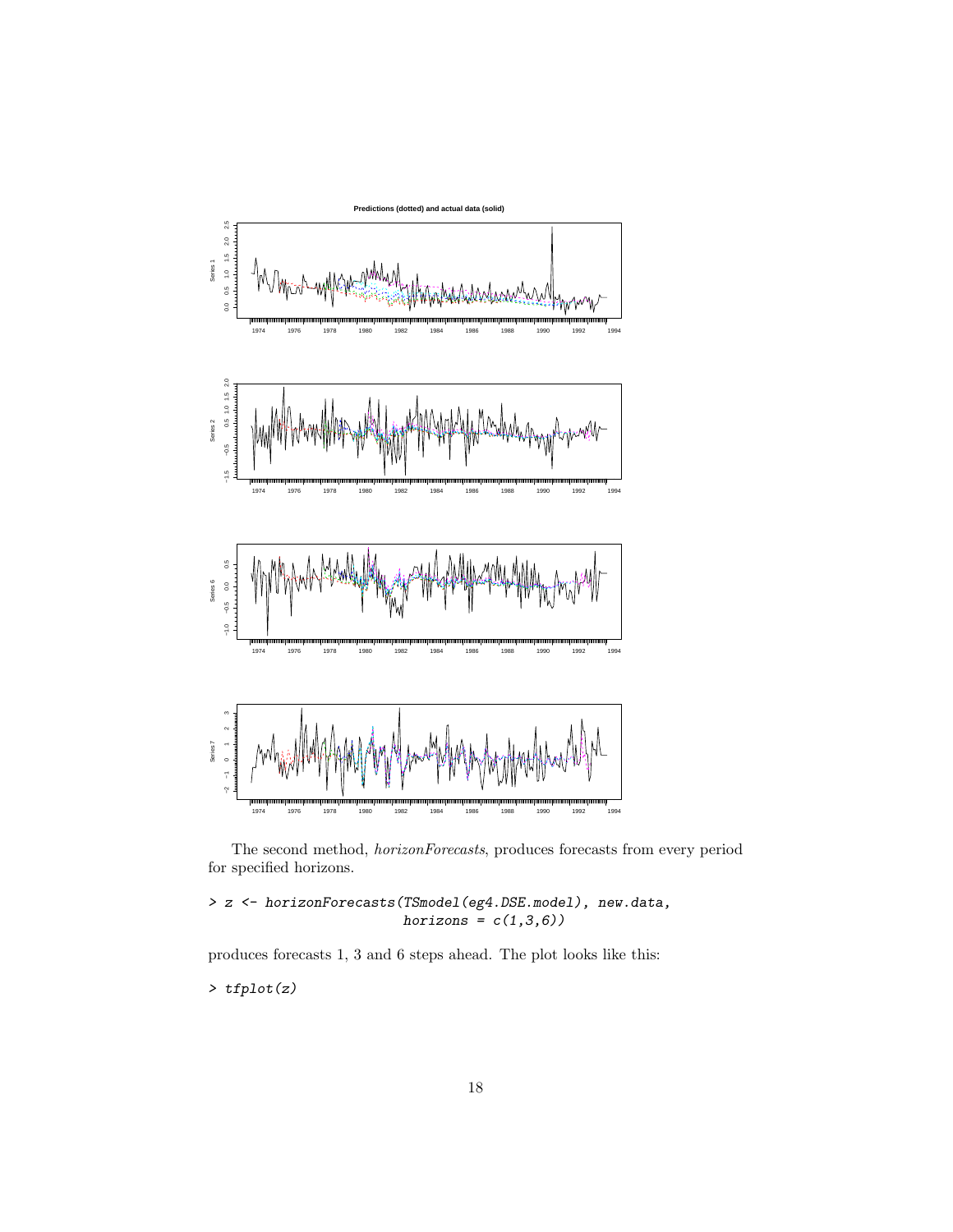

The result is aligned so that the forecast for a particular period is plotted against the actual outcome for that period. Thus, in the last example, the plot will show the data for each period along with the forecast produced from 1, 3, and 6 periods prior. This plot is particularly useful for illustrating when models do well and when they do not. A common experience with economic data is that models do well during periods of expansion and contraction, but miss the turning points. The forecast covariance, to be discussed next, averages over all periods. It is quite possible that a model can indicate turning points well but not do so well on average, and thus be overlooked if only forecast covariance is considered. It is always useful to keep in mind the intended use of the model.

The numbers which generate the above plot can be extracted from the result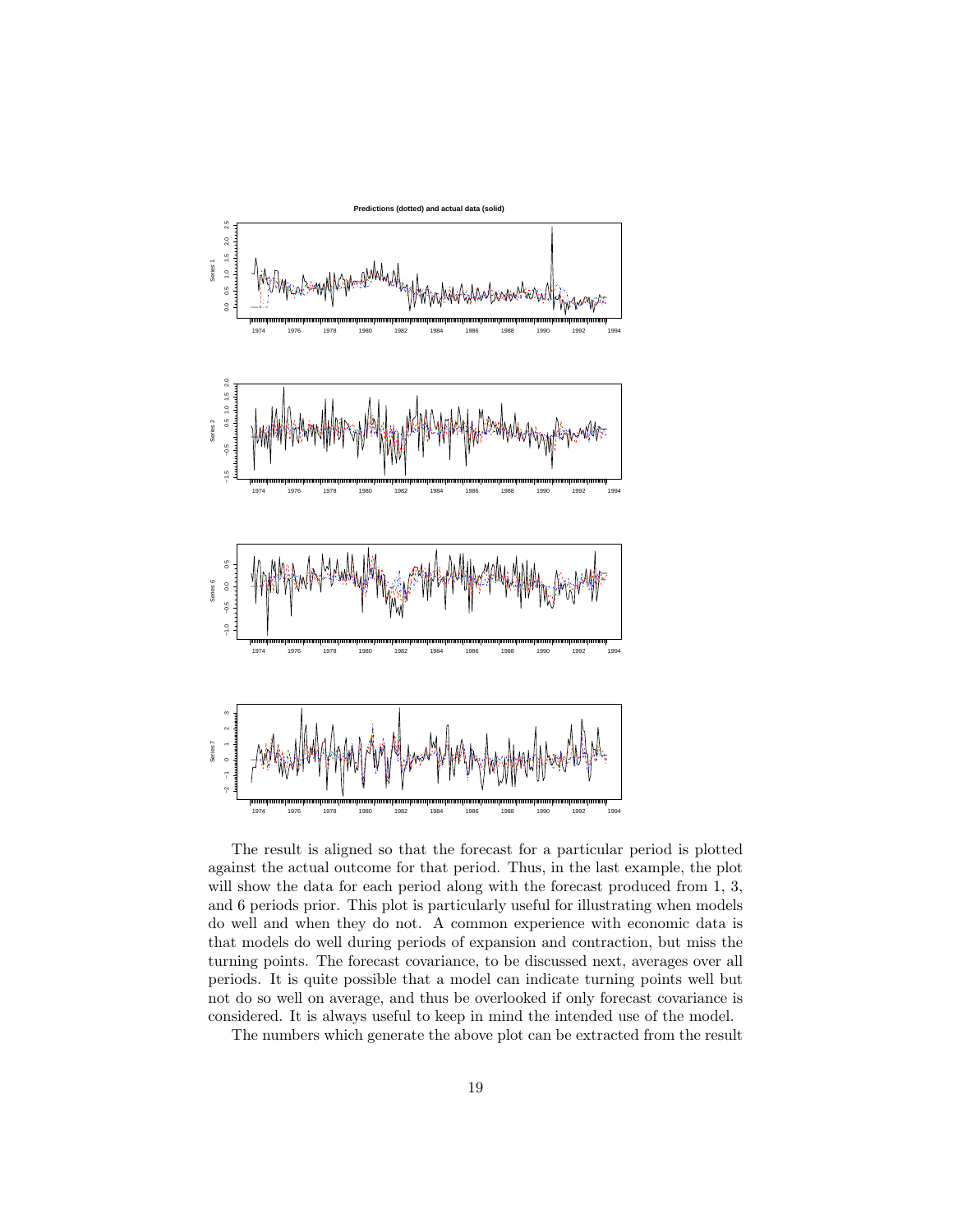of horizonForecasts with forecasts(). This gives an array with the first dimension corresponding to the horizons and the time frame aligned to correspond to the data. So forecasts $(z)[2,30]$  from the above example will be the prediction made for the 30th period from 3 periods previous (the second element indicated in horizons is 3) and forecasts $(z)/3,30$ , will be the prediction made for the 30th period from 6 periods previous (*horizons*[3] is 6). Remember that these forecasts are conditioned on the supplied input data, which means that the output variables here are forecast 1, 3 and 6 periods ahead, but true, not forecasted, input data is used.

If the forecasts look reasonable then examine the forecast errors more systematically. The following calculates the forecast covariances at different horizons.

```
> fc <- forecastCov(TSmodel(eg4.DSE.model), data = eg4.DSE.data)
> tfplot(fc)
> tfplot(forecastCov(TSmodel(eg4.DSE.model), data = eg4.DSE.data,
                     horizons = 1:4)
```
The last example calculates for horizons from 1 to 4 rather than the default 1 to 12. To see how the model forecasts relative to a zero forecast and a trend forecast:

```
> fc <- forecastCov(TSmodel(eg4.DSE.model), data = eg4.DSE.data,
                    zero = T, trend = T)
> tfplot(fc)
```
This is a very useful check (and often very humbling).

You can also do out-of-sample forecast covariance analysis. This is discussed in the EvalEst package vignette.

There is not yet implemented in dse any measure of forecast errors which can be compared across models - inevitably the covariance of the error is smaller for less variable series and is also affected by scaling of the series. This may just mean that the series is easier to predict or has a different scale, not that the forecast equation is more brilliant. MAPE may be implemented sometime.

# 10 Adding New TSmodel Classes

dse uses object oriented methods for studying new estimation techniques and other kinds of time series models. Methods were implemented for studying Troll (Intex Solutions, Inc.) models and some neural net architectures have also been explored. These different model objects and estimation methods were implemented for research purposes. Users are encouraged to consider specific representations used in this guide as examples in the context of dse's broader objectives.

Models used in the package are of class TSmodel with secondary classes to indicate specific types of models. The distributed package supports subclass ARMA and SS. The main methods which will be necessary for a new class of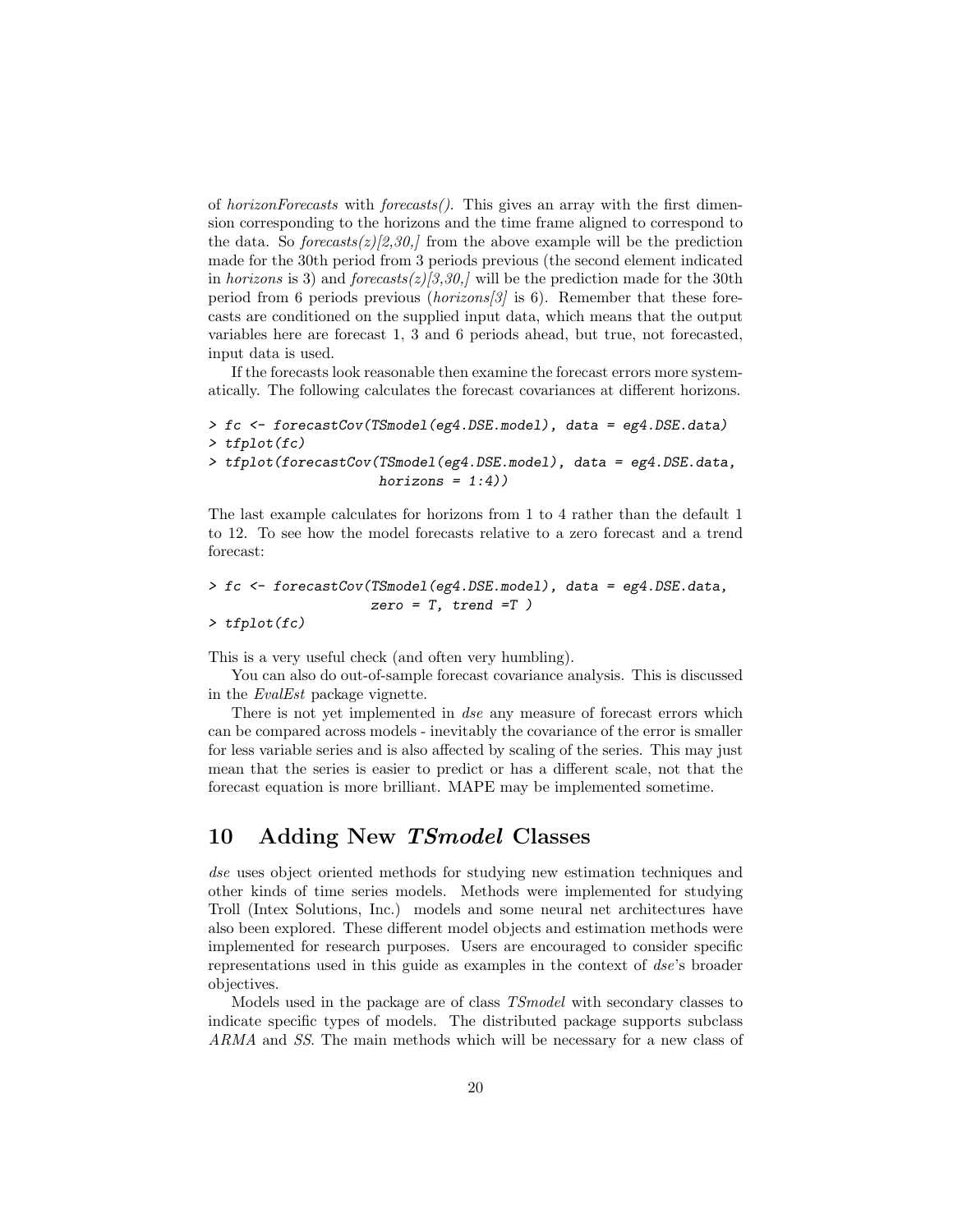models "xxx" are print.xxx, is.xxx, l.xxx, simulate.xxx, seriesNamesInput.xxx, seriesNamesOutput.xxx, checkConsistentDimensions.xxx, and MonteCarloSimulations.xxx. Also, the method to.xxx is useful for converting models from existing classes to this new class where possible. Models should inherit from TSmodel.

# 11 Adding New TSdata Classes

Data used by functions in this package are objects of class TSdata. The default methods assume that this is a list with an element output and optionally an element input, each of which is a (multivariate) time series object. New classes of time series can be defined and the dse package should work as long as the methods describe in the tframe package are implemented for the new time series class. This usually will not require any changes to TSdata methods (or anything else in the dse package).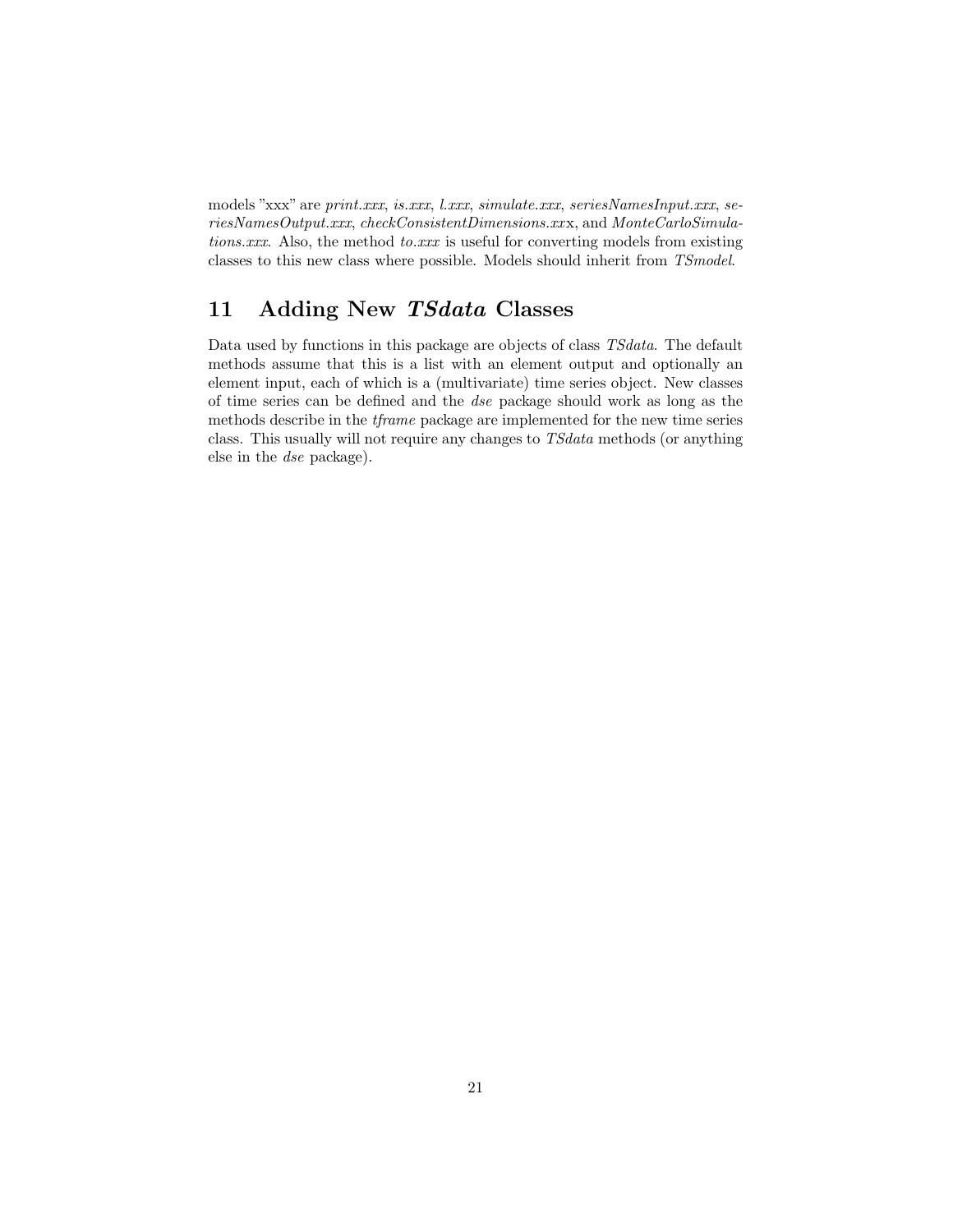# 12 Appendix I: Mini-Reference

Following is a short list of some of the functions. The online help contains more details on all functions, while the guides for each package contain more complete descriptions.

### **OBJECTS**

- $ARMA$  define an ARMA  $\emph{TSmodel}$
- $SS$  define a state-space  $TSmodel$
- TSdata an input/output time series data structure
- TSestModel a TSmodel estimated with  $TSdata$

### MODEL INFORMATION

- $print display$  display model arrays
- *summary* summary information about a model
- $\bullet$  *tfplot* plot data or model predictions.

### MODEL PROPERTIES

- $\bullet$   $\;McMillan.degree$  calculate the McMillan degree of a model
- $\bullet\ roots$  calculate the roots of a model
- $stability$  check stability of model

### MODEL CONVERSION

- $\bullet$  to.SS convert to an equivalent state space innovations representation
- $\bullet$  to. $ARMA$  convert to an ARMA representation

### SIMULATION, ONE-STEP PREDICTIONS & RELATED STATIS-**TICS**

- $\bullet$  simulate Simulate a model to generate artificial data.
- $\bullet$  *l* evaluate a *TSmodel* with *TSdata* and return a *TSestModel* object
- $\bullet\ smoother$  calculate smoothed state for a state space model.
- $\bullet$  *check.residuals* distribution, autocorrelation and partial autocorrelation of residuals
- $\bullet\ information.tests$  print model selection criteria